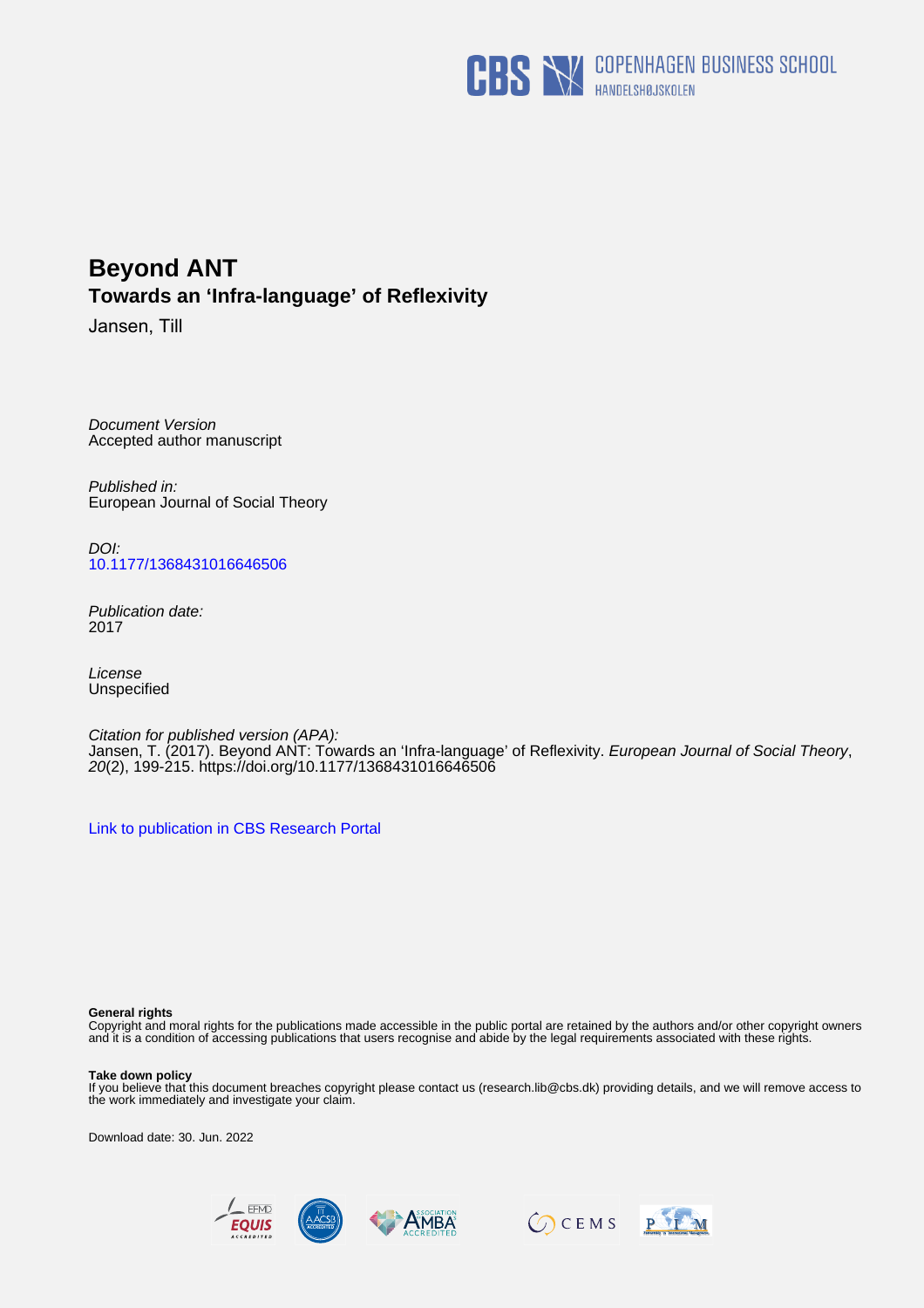# **Till Jansen**

Journal article (Post print version)

**Cite:** Beyond ANT : Towards an 'Infra-language' of Reflexivity. **/** Jansen, Till. In: European Journal of Social Theory, 2016.

DOI: [10.1177/1368431016646506](http://est.sagepub.com/content/early/2016/05/03/1368431016646506.abstract?rss=1)

Uploaded to [Research@CBS:](http://research.cbs.dk/en/publications/beyond-ant(62446e54-2db4-4fbf-b6c7-43d8238c21c7).html) July 2016







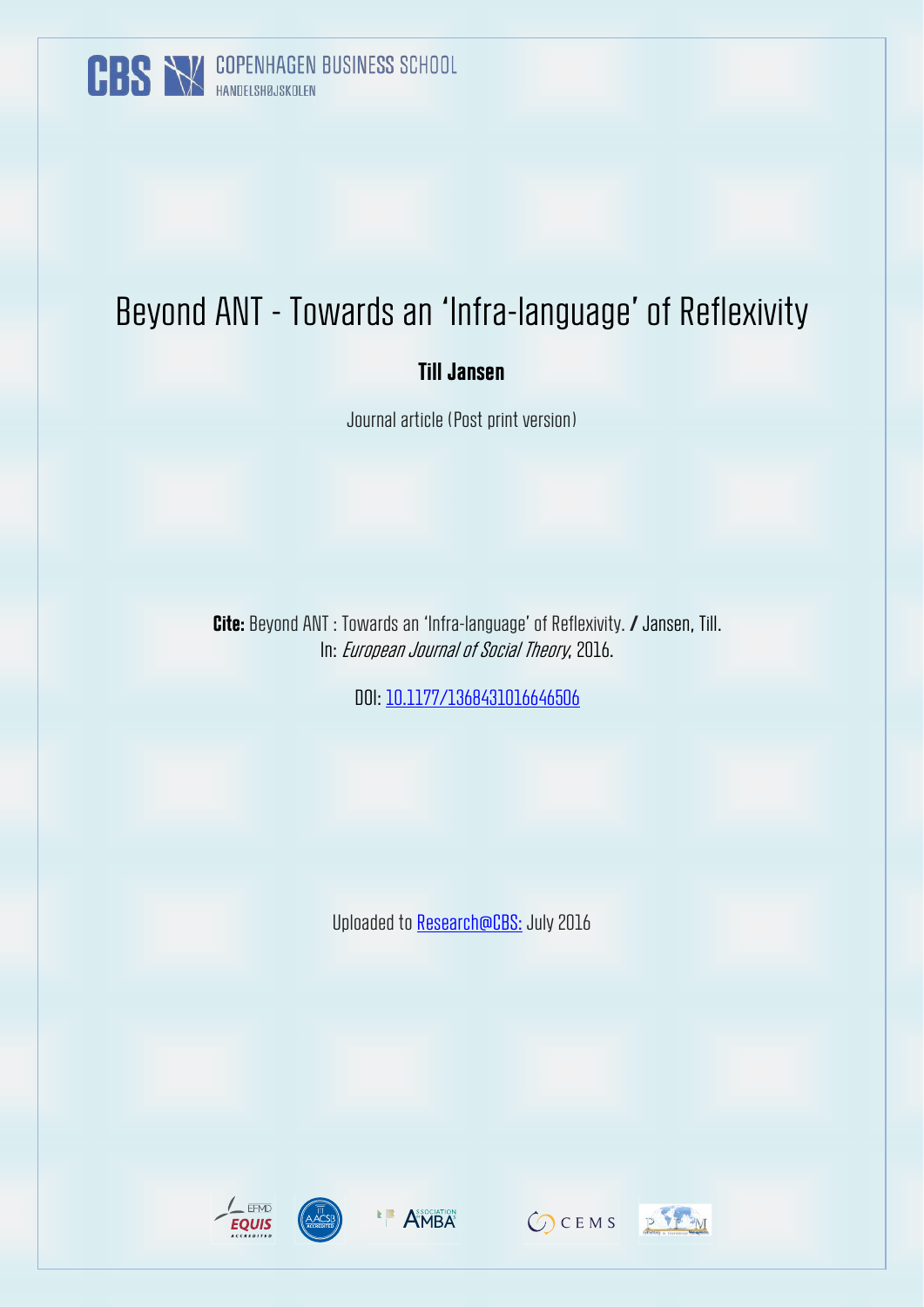#### **Till Jansen**

(Departmenter for Management, Philosophy and Politics), Copenhagen Business School, Denmark

### **Abstract:**

Actor-Network-Theory (ANT) offers an "infra-language" of the social that allows one to trace social relations very dynamically, while at the same time dissolving human agency, thus providing a flat and de-centred way to sociology. However, ANT struggles with its theoretical design that reduces agency to causation and leads us to conceptualize actornetworks as an homogenous ontology of force. This article proposes to regard ANT's inability to conceptualize reflexivity and the interrelatedness of different ontologies as the fundamental problem of the theory. Drawing from Günther, it offers an "infralanguage" of reflexive relations while maintaining ANTs de-centered approach. This would enable us to conceptualize actor-networks as inhomogeneous, dynamic and connecting different societal rationales while maintaining the main strengths of ANT.

**Keywords**: Actor-Network-Theory; Reflexivity; Poly-contexturality; Gotthard Günther;

STS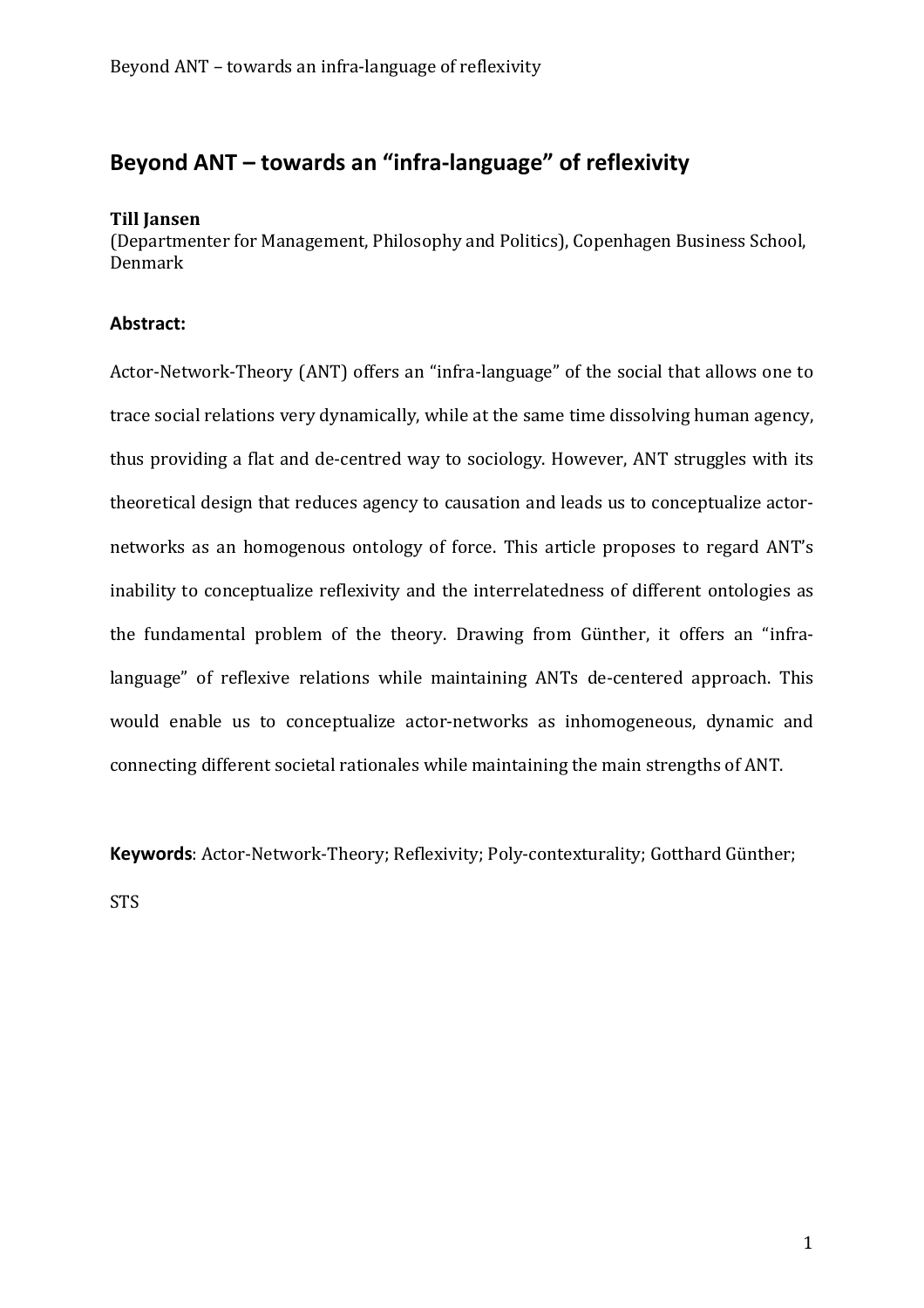Actor-Network-Theory (ANT) is confronted with two very contradictory criticisms (Gad and Jensen, 2010: 61f.). On the one hand, critics argue that ANT is a theory that subdues actors and their voices under an all-dominating, leviathan-like Actor-Network. This network, in its struggle for power, diminishes every voice that cannot be properly included in a knot into the network as a part of its energy (e.g. Amsterdamska, 1990). On the other hand, it is argued that ANT dissolves agency. Everyone and everything has the chance to become an actor, not only humans. So while, on the one hand, ANT only assumed to have attention for the strong ones, it, on the contrary, is criticized for giving a voice even to things. This brings the question of how a theoretical framework can receive such contradictory criticisms.

I propose in this article that ANT can be read and accordingly criticized in both ways because it is not able to adequately conceptualize *reflexivity*. Although ANT claims to study a plurality of ontologies, it is not fully able to do so because it does not know the difference between an entity that produces ontology and an entity that is simply an element of an ontology (Heidegger, 1993). In consequence, ANT tends to end up with big-leviathan like Actor-Networks that try to incorporate actors external to them. While the analysis often starts with a much nuanced view of social situations, stressing different ontologies and perspectives, these differences often disappear as soon as the actors are included into the network or are stressed as a factor if the network fails.

Nevertheless, discarding the idea of a minimal "infra-language" because of this conceptual flaw would mean to throw the baby away with the bathwater. Therefore, I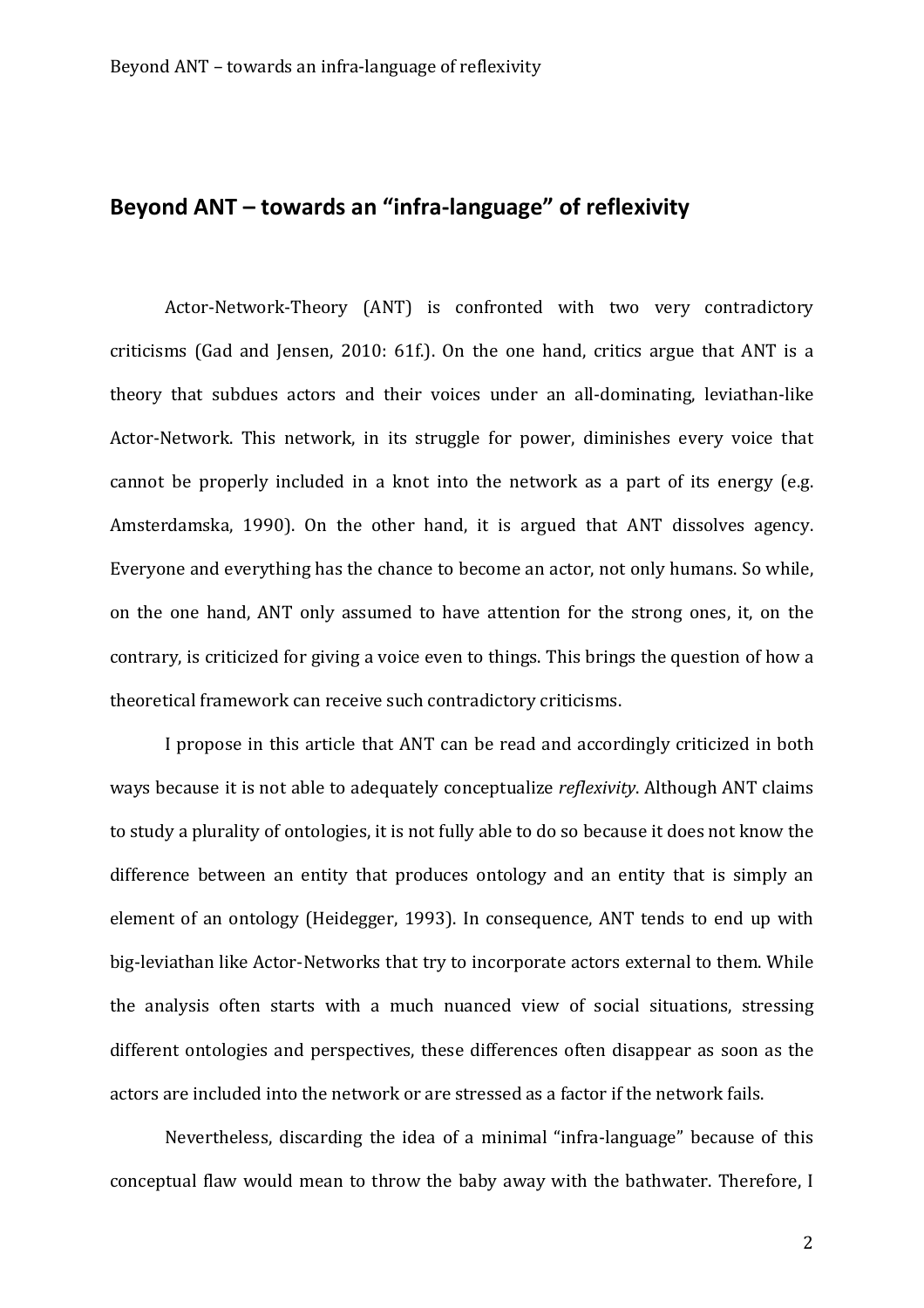would like to bring forward the notion of poly-contexturality as proposed by Gotthard Günther (1976, 1979b) as a theoretical framework to analyse the relation of different ontologies. This theory allows one to give voice to such actors that are neglected by ANT, and it also allows one to distinguish clearly between actors and non-actors without defining ex-ante which entities have agency and which have not. At the same time, it keeps up the idea of a sociological infra-language.

### **Too many actors or one dominating actor?**

ANT is confronted with contradictory criticism regarding its concept of agency: On the one hand, it is said to have a concept of actors and agency that is far too wide, including things and other non-human entities. ANT's idea of regarding agency simply as "*transformation of a state operated by an agent"* (Cooren, 2010: 17) is said to "commit the heresy of hylocism"(Schaffer, 1991: 182), taking things to display intentionality of agency which they obviously do not have, thus abandoning "all distinctions between humans and nonhumans" (Amsterdamska, 1990: 499).Actually, the protagonists of ANT are accused of a very naïve form of realism, taking every verb seriously(Collins and Yearley, 1992). The concept of actors and agency, these critiques say, should, therefore, be limited to human beings again (Bloor, 1999; Collins, 2010).

On the other hand, ANT is criticized for having too narrow a concept of action, actors, and agency: ANT tends to stick with the interpretation of the powerful. It is accused of sharing the dominant theories and explanations in a field, thus neglecting the voices of those that do not share those interpretations(Star, 1991; Star and Griesemer, 1989). Lee and Brown (1994) even regard this fact as a kind of paradox consequence of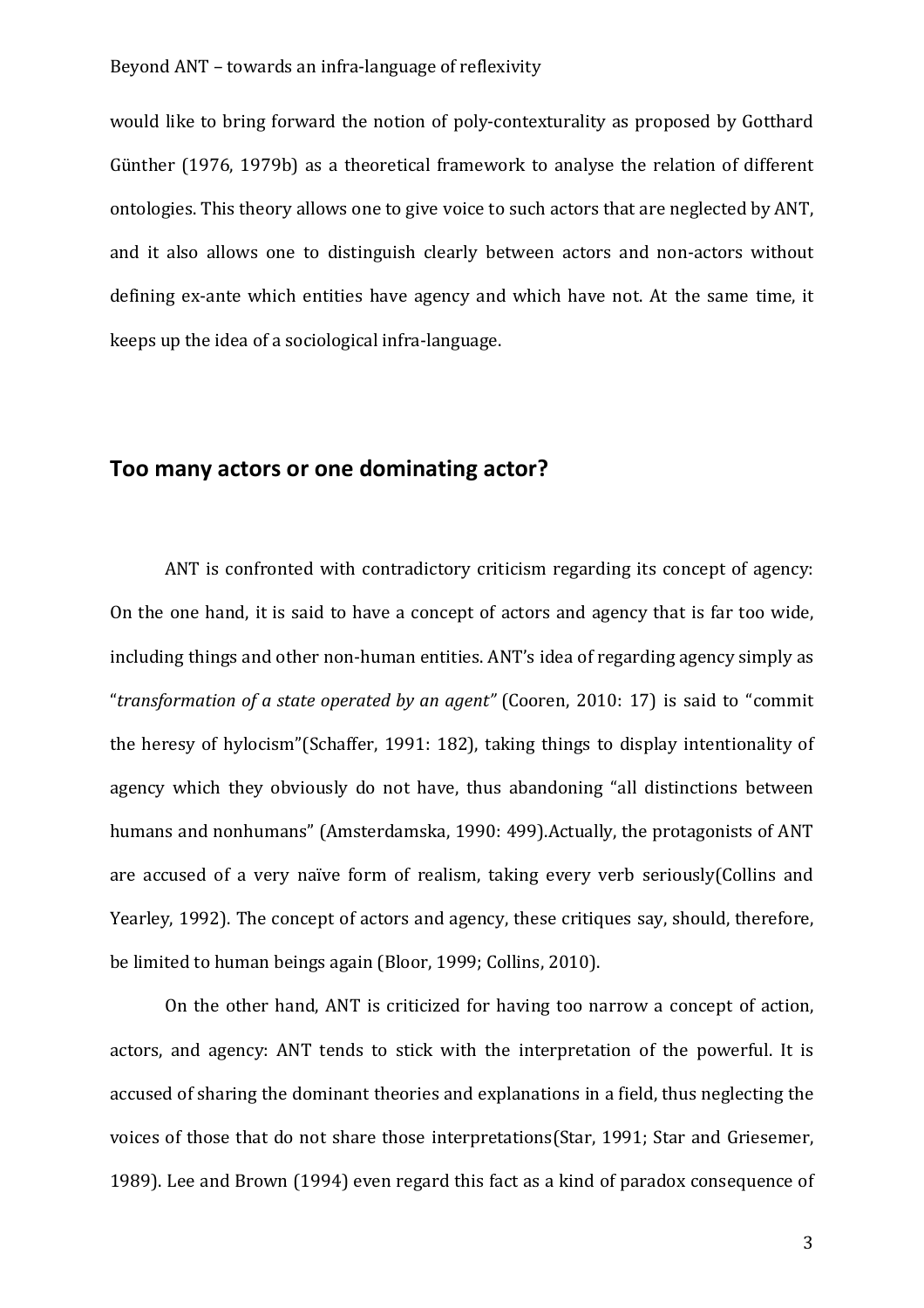the problem mentioned above: because ANT is too democratic, too liberal in attributing agency, it starts to display totalitarian tendencies. ANT is a "system of thought that can colonize all areas […]. Ironically, this colonialization is achieved through ANT´s claim for a more radical fairness (generalized symmetry)." (Lee and Brown, 1994: 780): It simply lacks a concept of otherness as it tries to incorporate everything. The Actor-Network as an overwhelming force starts to dominate all actors involved. ANT then may become somewhat Machiavellian (Law, 1999).

How could this have happened? ANT is rooted deeply in the ethnographic tradition and for example, Latour stresses again and again that the foremost aim of a social scientist should be to listen to those engaged in the fields (e.g. Latour, 2005: 32). Actors, thus Latour (1999, 2005) claims, know what they are doing. A Sociologist should use a kind of "*infra*-language whose role is simply to help them become attentive to the actors' fully developed meta-language, a reflexive account of what they are saying" (Latour, 2005: 49). Listening to those whose voice is suppressed should be one of the foremost things a scholar of ANT should do. Gad & Jensen (2010) regard the concept of translation (Latour, 1986) between different actors as the central concept of ANT.

But if ANT is about translating between the various actors, it is necessary to regard their ontologies as being different. Translation in this sense has to work in both directions and should not be understood as the exertion of power. The actor-network is in this regard should be thought of as a connection of otherness – so, at least, the advocates of ANT: "This is, in fact, suggested by the very notion of an actor-network: the assembling of a network of variable ontologies of uncertain times, and of variable spaces." (Sayes, 2013: 140).

This raises the question where the problem of the theories lies – moreover, as empirical studies usually start with a minute analysis of different and divergent actors,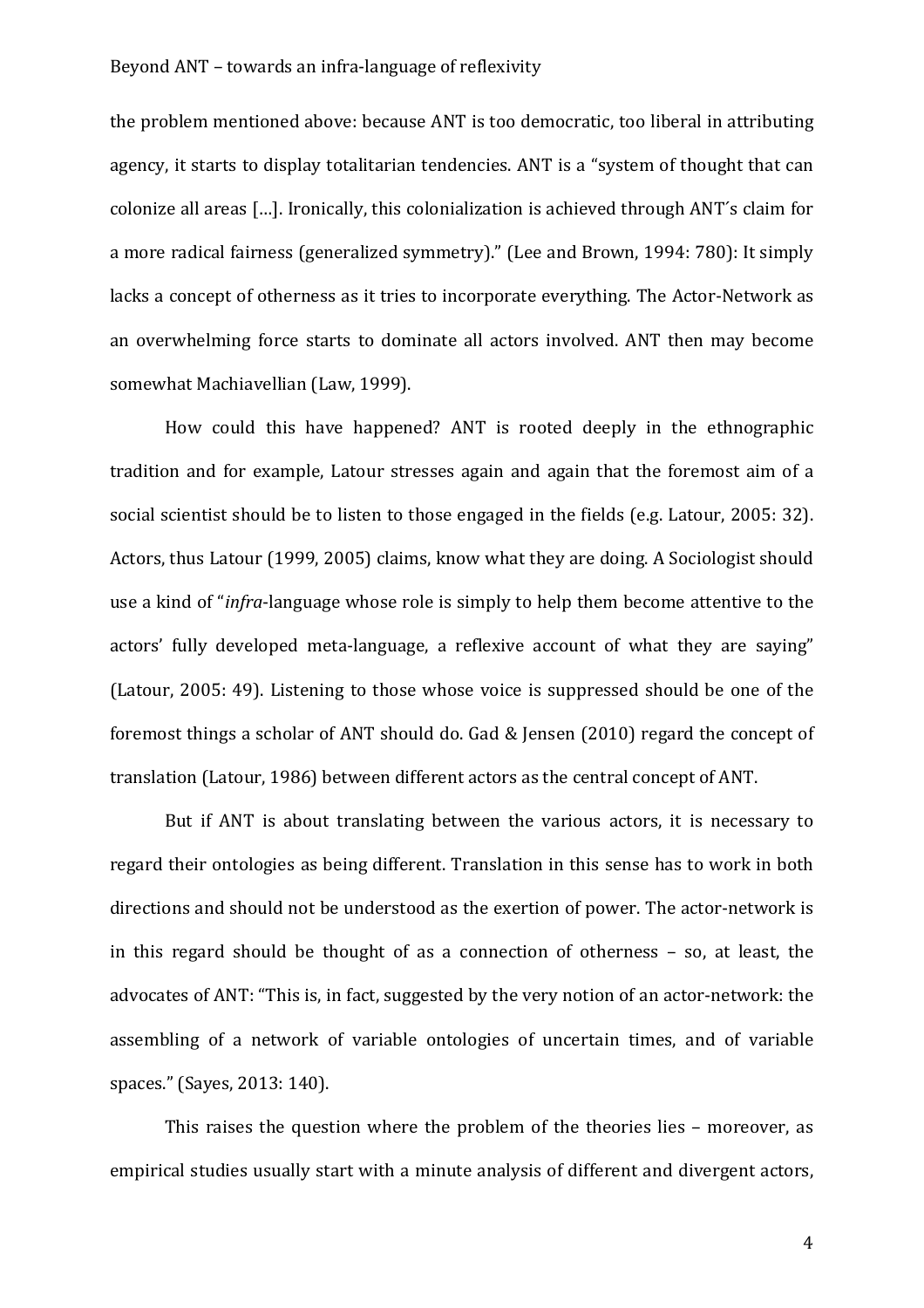their perspectives and positions (e.g. Callon, 1986; Latour, 1988) and explain failure of networks with a very detail exegesis of different positions and what lead to a misfit (e.g. Latour, 2002). So what is wrong with ANT that it can be accused of having a concept of agency that is too broad and too narrow at the same time? And how is it possible that a theory that claims to give voice even to the meanest things is accused of not listening to those whose voices are suppressed? – Especially, if we have a look at the minute assembling of different voices and actors that often take place in the studies?

The answer can be found in the concept of agency, as proposed by ANT. ANT regards agency as something that does not result from intentionality or something the actor thinks or does, some property of the actor, but rather from the network. An actor is in the concept of ANT, "not the source of action but the moving target of a vast array of entities swarming towards it" (Latour, 2005: 46). The action is conceptualized as the result of an actor-network. It is build up and distributed by the network. Of the course, an actor is the product of the network, not the other way round.

This has very severe consequences if applied to ANT's notion of linking different ontologies. If we take the concept of ontology seriously, it refers to the possibility of actively relating to the world, of having an own understanding (logos) of what is (to on) (Aspers, 2015; Heidegger, 1993). An actor is an actor because he, she or it is not only something in the world but has its way of understanding and accordingly moving within it. Bateson (1972) used an example by comparing dogs and stones and their behaviour: If we kick a dog, the reaction will be determined by the way the dog makes sense of the world. A stone's reaction will only be determined by its mass, its form, position and the impulse of the kick. Therefore, linking ontologies would mean to connect different ways of actively relating to the world. It would mean to dive deep into the different ontologies and study how they link up while staying separate.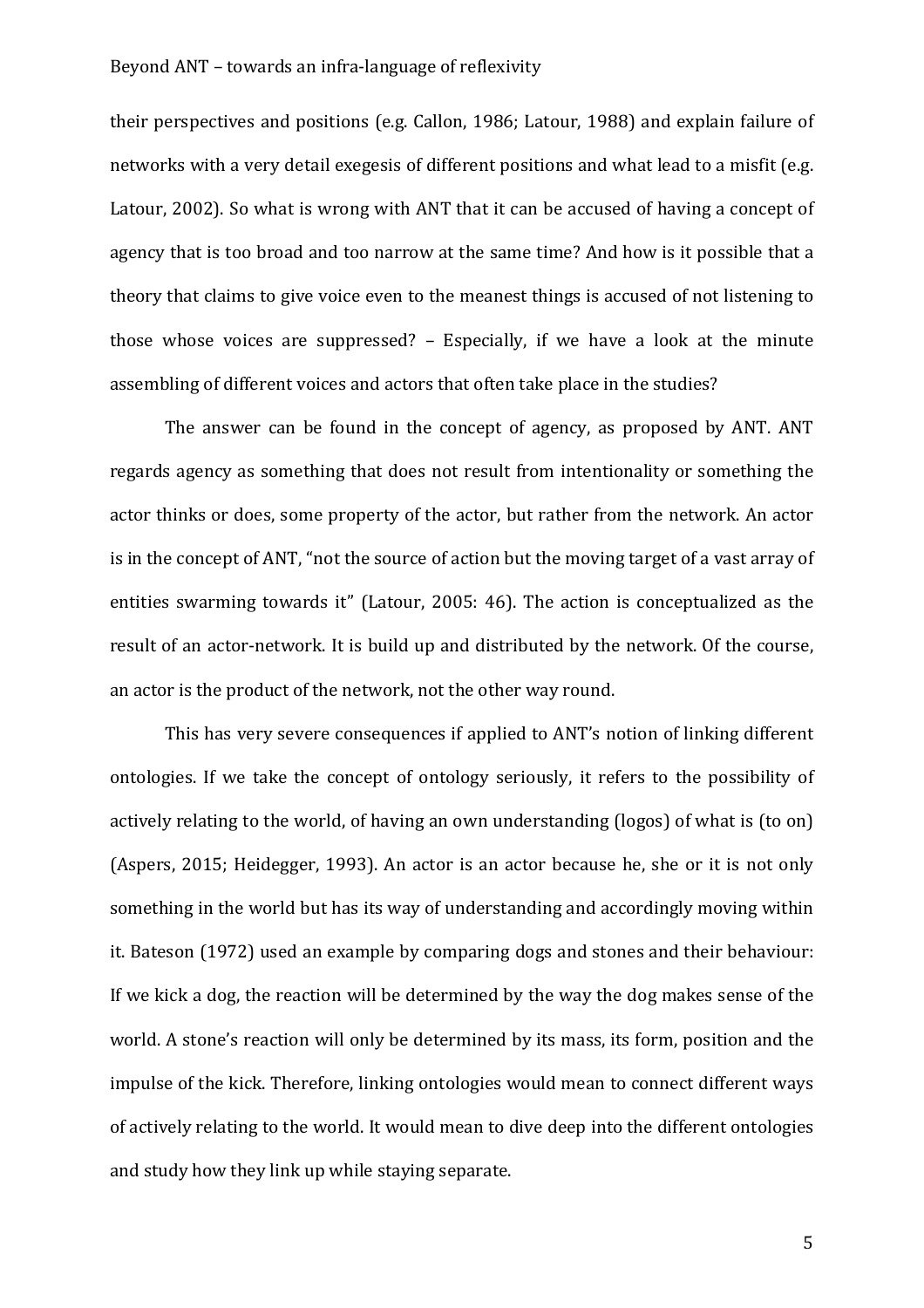However, ANT's notion of agency and actors suggests something else: Because it is the network that constitutes actors and agency, the different ontologies that may have been there at the beginning, are step by step substituted with the ontology of the network. A new, all-dominant ontology arises that consumes the previous plurality of ontologies – which Latour (1999) freely admits when he states that ANT could also be called actor-rhizome ontology: There is only the ontology of the actor-network. Actors can be subtracted or added to this ontology by the actor-network distributing agency (Latour, 2005: 56f.) But they cannot have their ontology, their way of relating to the world. In this regard, the dog becomes as stone the more it becomes part of the network. This is maybe the strange part of it: At the beginning of empirical work a plurality of actors and ontologies exists. A diverse world is depicted until the assembling starts: Engineer and technocrats (Latour, 2002), scientists (Callon, 1986), economists (Garcia-Parpet, 2007) or other human actors show up and face a multiplicity of actors and voices. Then they integrate these actors into one network – an undertaking that often faces opposition and sometimes fails. Thus, the process of integration and the failure know the plurality of ontologies. Successful integration, however, reconfigures the actor in a way that it becomes more and more but a product of the network, losing his or her voice (Law, 1999). The initial actor starts to speak for the whole network:

"To produce the identity between two actors, one is allowed to speak for or represent the other. It is to engineer a situation in which to all intents and purposes there is no pragmatic difference between them. When scientists contrive to become the only passage point for scallops (Callon, 1986), one need no longer consults the scallops on any matter between them concerning their well-being "(Lee and Brown, 1994: 783–84)

The different ontologies that Sayes (2013) mentions, disappear the more they become part of the ontology of the network. For the different ontologies, the network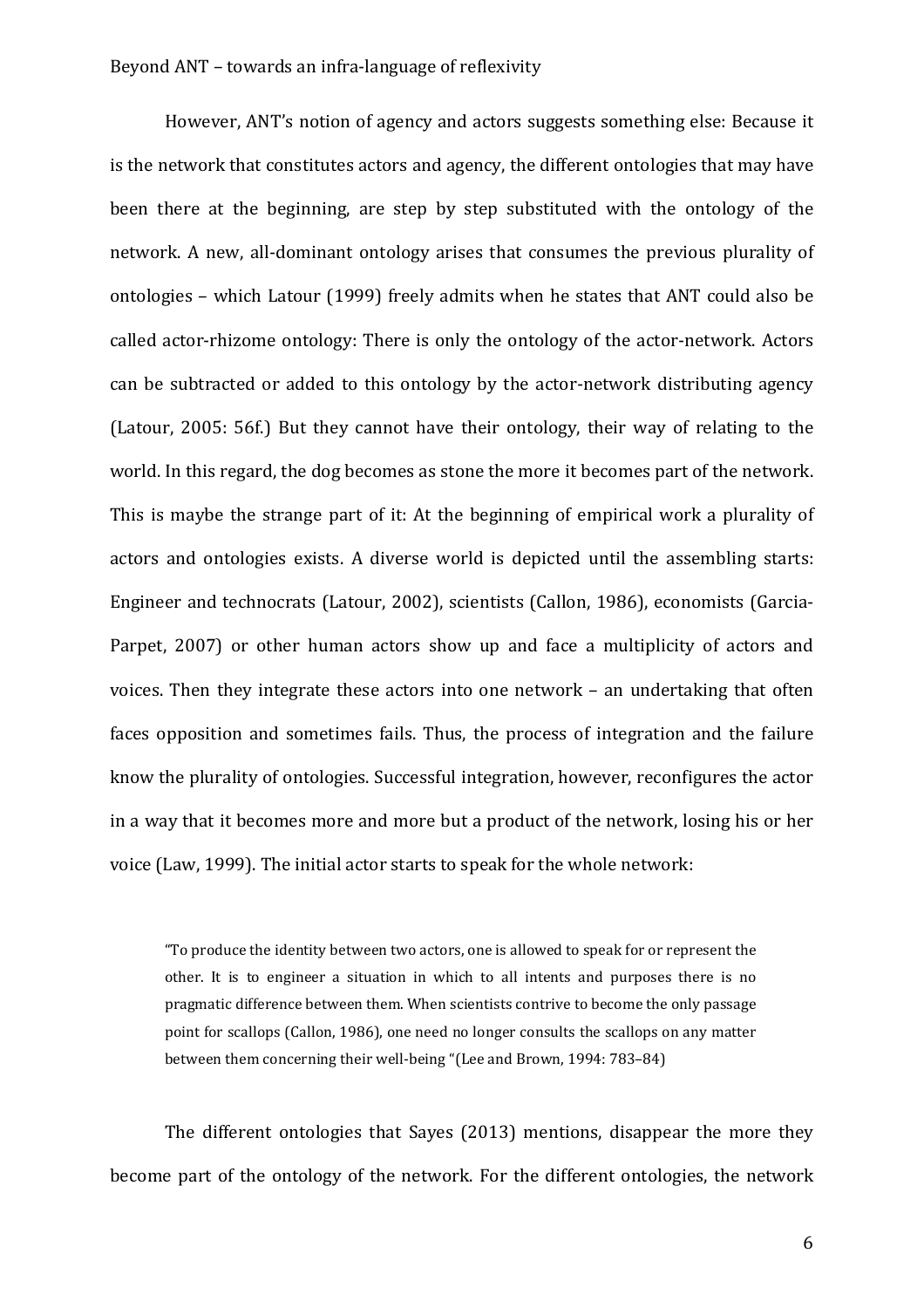becomes a "world of force" (Lee and Brown, 1994: 783). ANT becomes the study of the "mechanics of power and organization" (Law, 1992: 380) that impose themselves on others. A plurality of ontologies gives way to the one voice of that network that is incorporated in a single spokesperson.

Even Latour (2013: 29) as one of the main protagonists of ANT recognized the problems of ANT to account for a plurality of ontologies. He develops his notion of 'modes of existence' to address the phenomenon that sociality always connects and is subject to different ontologies and reflexive positions at the same time. However, this notion is not thought of as a further development of ANT as it again re-centres the human being. The 'modes of existence' are thought of as 'modes of existence' of humans. Agency again is thought of as human property. And a plurality of ontologies comes at the cost of a symmetrical notion of agency.

This replacement of different ontologies with the one an overarching voice of a single actor who is allowed to speak for the network and the very low key notion of actors as factors that make a difference within this network, also accounts for a large number of non-human actors. Safety-belts (Latour, 1989) or speed bumps (Latour, 1994) become actors because they matter for the network, that is, for the voice that is allowed to speak for the network. Would we define agency as proposing an ontology instead of being part of one, this would not happen.

# **A purely formal theory of social order**

If we do not want to discard the radical project of symmetry, a deontological notion of agency and social relations beyond human agency by e.g. going back to human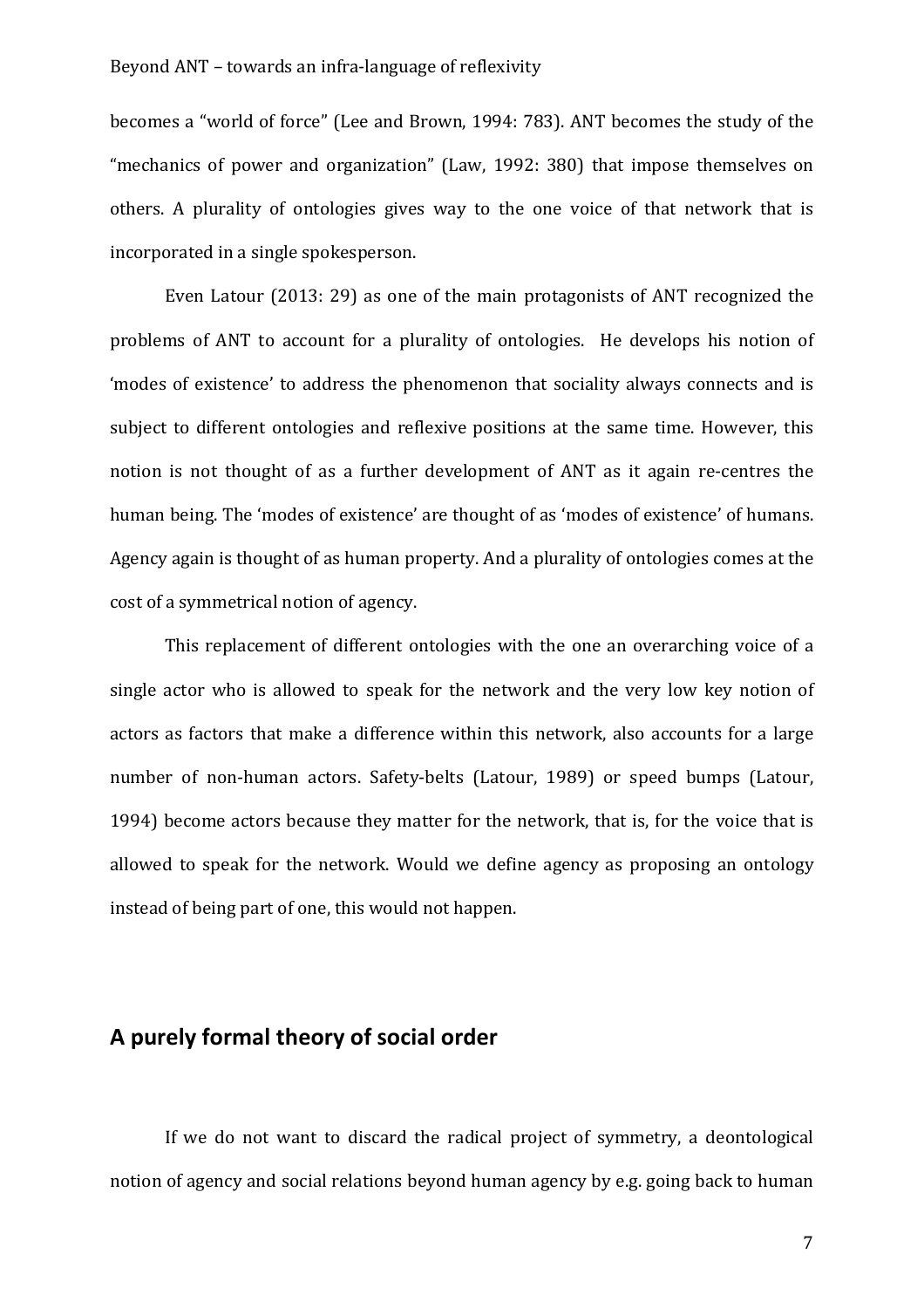agency as safe point of departure (e.g. Jerolmack and Tavory, 2014), we therefore need an "infra-language" that is able to cope with the shortcomings of ANT. As shown above, this is mainly its inability to conceptualize actor-networks as compounds of different ontologies or reflexive positions. Actors have to be understood as proposing their ontology that may be different from the ontology of other actors and even different from the ontology of the network itself that connects the actors. This would, on the one hand, give voice to those who lost their voice in the network. On the other hand, it would diminish the number of non-human actors.

Theory that aims at such a design has itself to be as de-ontologized as possible as any ontological assumptions may collide with the ontologies of the actors themselves or may limit agency to a particular class of entities (e.g. humans, humans & collective actors). In this regard it has to go further than for example the 'ontological turn' that still draws from a very rich ontology of human action (Aspers, 2015), even Heidegger's fundamental ontology still assumes the being that is ontological to be human (Dreyfus, 1991). Theory that does not aim at building upon such a notion but leaves the position of actors undefined has to be purely formal. This offers us a way out of the dilemma as allows us to talk about something (formalism), developing different elements of the theory, while not making any ontological presuppositions. We may develop a theory of agency, reflexivity and the social without saying what an actor, what ontology, what the social *in its substance* is.

Drawing from the argumentation above, we would have to address the "actor", the "hyphen" and the "network" notion in the "theory" proposed (Latour, 1999):

**Actor**: First of all, we need a concept of actors that is bound to having and proposing their ontology. Ontology in this regard has to be understood quite fundamental (Aspers, 2015) and may not be connected to humans as only entities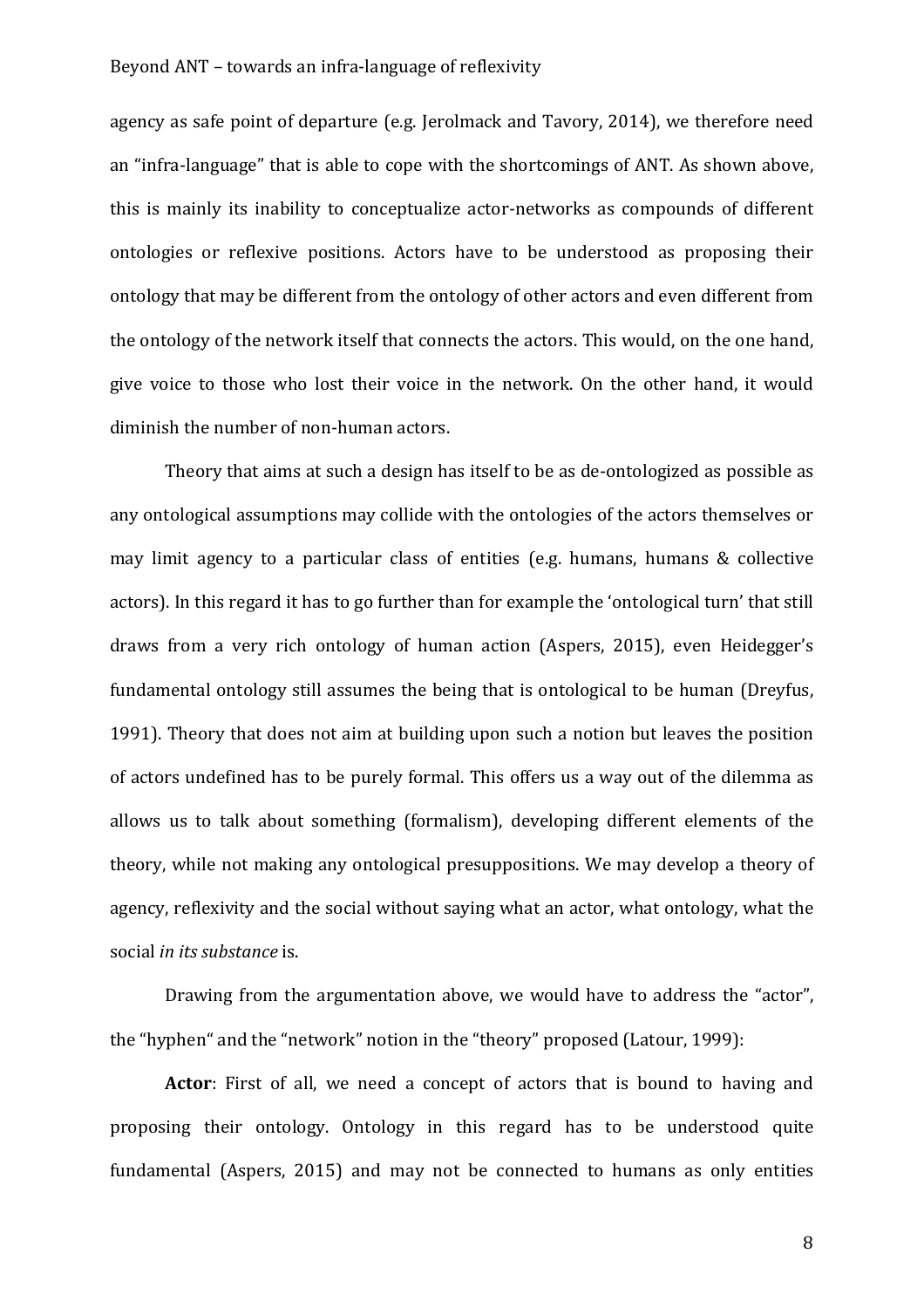building ontologies. Rather we have to turn the relation upside down: Having an ontology means being an actor. This is a rather sophisticated operation as we may not understand this 'having an ontology' in any way ontological itself: As soon as we would regard it as a property of an entity, we would end up with the same problem as ANT. Accordingly, it is necessary to develop a *formal* notion of agency that does not build upon ontological premises. It means to identify the notion of the agency with a notion of ontology, or to conceptualize reflexivity without a kind of "carrier": Actors are to be understood as self-animated ontologies (Hegel, 1999a). Similar to Brandom (2001) we may not regard being an actor as a primary but rather as a secondary phenomenon, derived from a systematic of a higher degree. Nevertheless, this acquired phenomenon is, as soon as it comes into existence, real.

**Hyphen**: This implies the second dimension of the notion of actors we need: Actors have to be and propose their ontology while at the same time being part of other ontologies. Only in this way we can conceptualize something like a relation between different actors. Yet, this requirement means that we have to conceptualize actors in a kind of wave/particle dualism: If we think them coherently, for example as real actors or actants in a network, we would confront the same problem as ANT: The actor would be a result of the network but not of him/herself and the network. Again, this connection has to be theorized with as little ontological assumptions as possible.

**Network**: Thirdly, we need a notion of networks that mirrors this incoherent conceptualization of actors: The connection between different actors has to be a real translation. This means that the relation between actors has to be conceptualized differently from the perspective of the network and the perspective of each actor. The translation may not be only regarded as imposing the own distinctions on a whole network.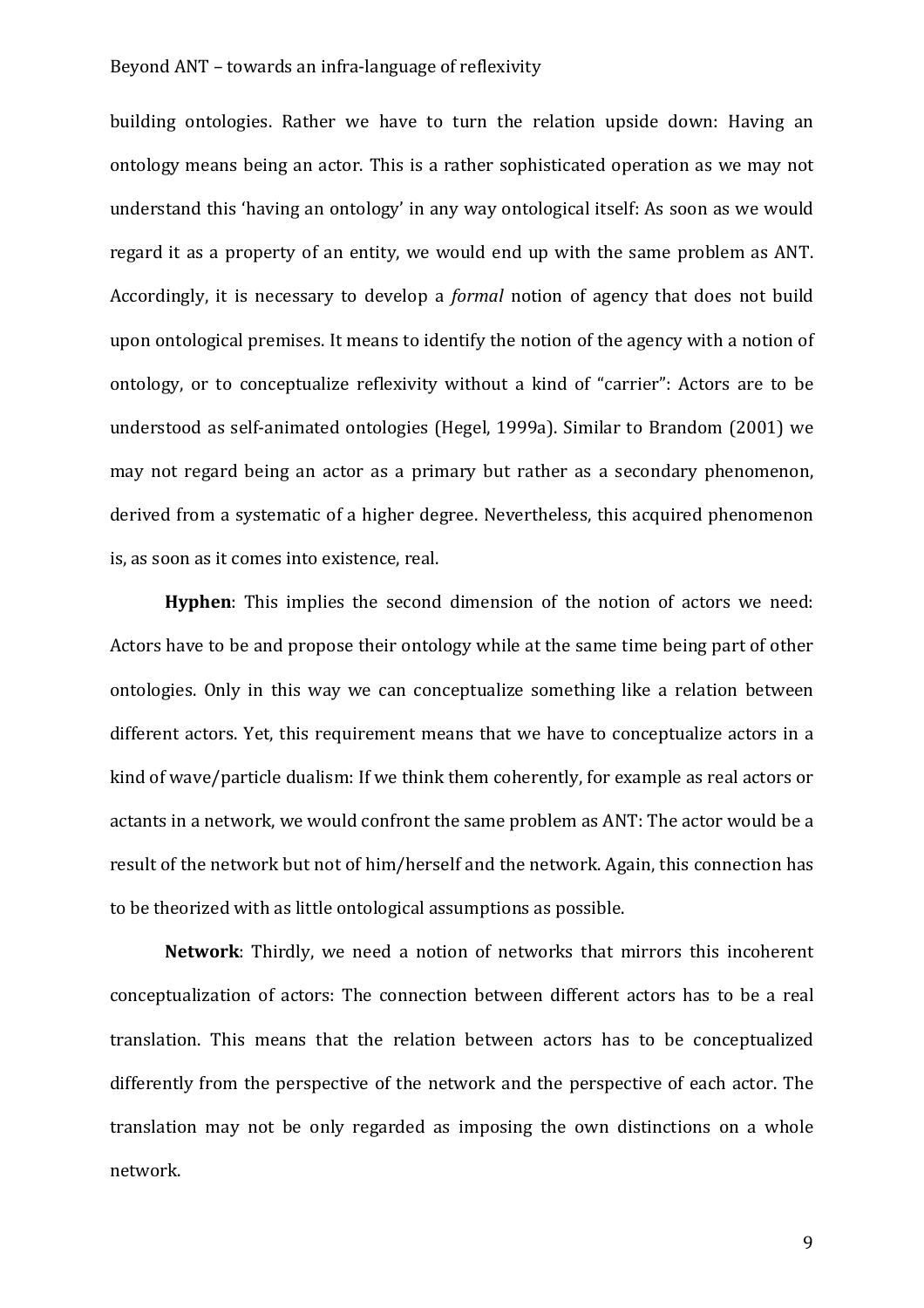**Theory**: To sum up, we need a theoretical design that itself has no ontological implications, that has a notion of decoherence at its centre and proposes an idea of social order that is purely formal. It has to introduce a notion of an ontology without connecting this notion to some ontology like for example Heidegger does if he implicitly thinks of "Dasein" as human beings (Dreyfus, 1991). It has to be able to conceptualize sensemaking without saying who or what is making sense. It cannot start with some ontological assumptions, like for example human intentionality. Rather it has to stay purely formal to be empirically filled depending on research question and subject of analysis (Sayes, 2013). As the "theory" notion is the foundation of the three other elements, it should be addressed first of all:

# **Theory: The Problem of Two-Valued Thinking and a De-ontologized Notion of Theory**

The need for a consequently de-ontologized theory of social order leads back to the very philosophical foundations of thinking. I would like to propose the many-valued logic of Gotthard Günther (1976, 1978, 1979b) as a possible starting point to venture upon such a theory. Günther draws heavily on the idealistic tradition and proposes a similar notion of logic as Hegel (1999b) does. We may not regard logic as the rules of thinking as separate from a world of being, he states. Rather the notion of being has to be considered as a structure of thought. The rules of logic are therefore the rules of thinking that it cannot have any precondition. Neither logic nor thought can be given a place in an ontology. It cannot be regarded as belonging to a subject, human beings or anything else because ontology is what logical thinking produces. Logic and metaphysics are in this understanding, identical and can only be understood from within – which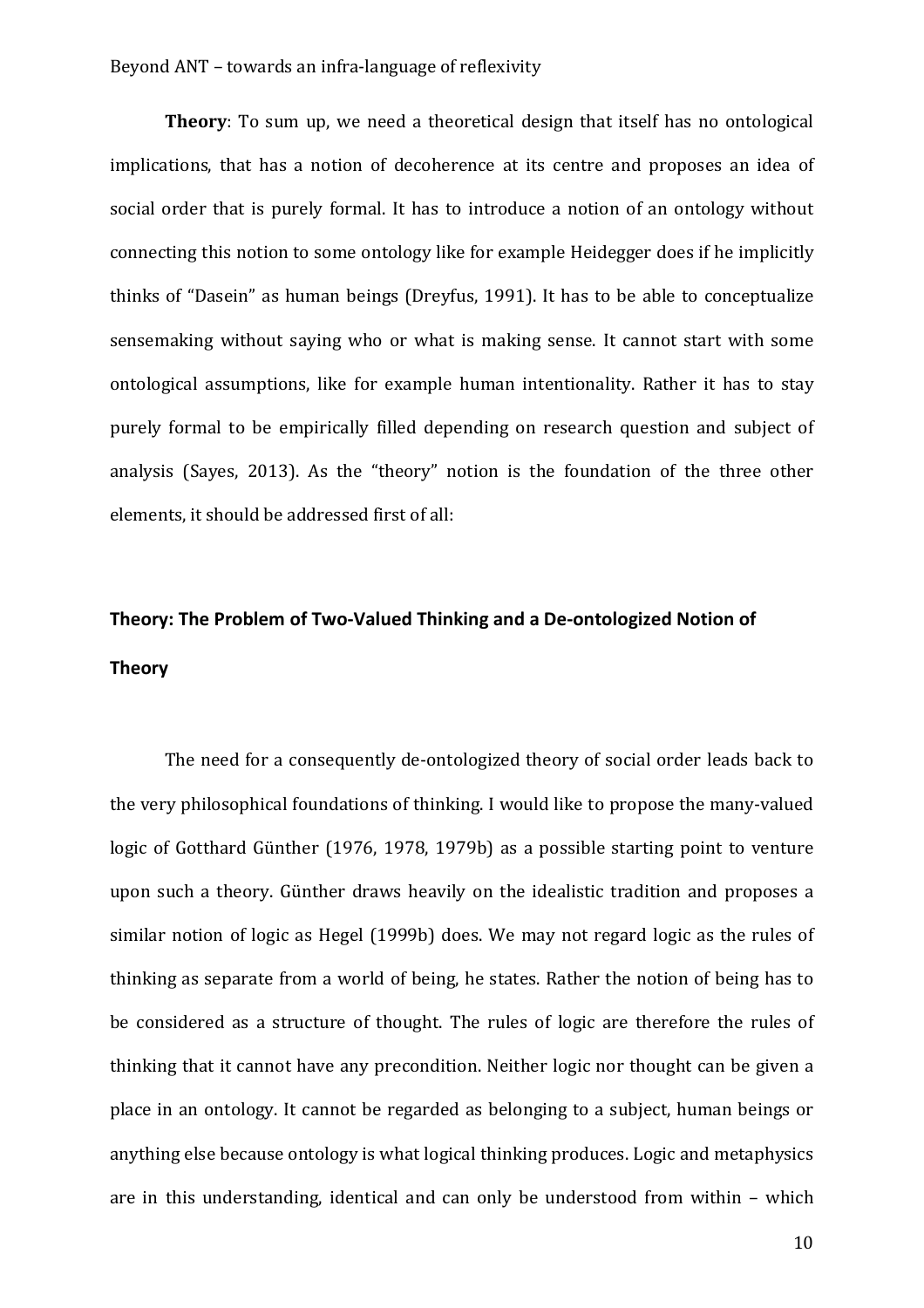makes Hegel's notion of logic the very starting point for a de-ontologized theory of the social.

Gotthard Günther shares Hegel's notion of logic. Logic, in his understanding, is thinking. And like Hegel, Günther struggles with classical, two-valued logic. But in his case, the struggle is about inter subjectivity. Günther starts with a logical discussion why within classical logical systems inter subjectivity cannot be conceptualized sufficiently. Propositions in two valued logics are either right or wrong. A right proposition is right for every subject, and it's wrong on every imaginable subject. For example the proposition, "the leaf is green" either applies to all possible subjects or none. Accordingly, true propositions are always ontological; statements about what are in the world, statements about entities: there are entities to which the proposition applies that they are cows. There are entities to which the proposition applies that they are green. Even subjects become irreflexive entities in this logic, entities that have certain qualities, but only entities. Having an opinion or a certain taste or a unique perspective is in this logic regarded as being formally the same as the leaf being green: there is an entity to which the proposition applies that it does not like strawberries.

Reflexivity or thinking in two-valued logics can only be conceptualized as false (Günther, 1978). If thinking does not simply copy the world without adding something of its own, a statement is right. But as soon as thinking as thinking, reflexivity as reflexivity, becomes visible, this can only be thought of a wrong proposition. Propositions are wrong because they entail reflexivity. They are wrong because a subject has an erroneous notion of the world.

Two-valued logic in this regard is the formalization of a very pure epistemology. It is grounded on the assumption that there is the world that is made up of entities and truth is nothing but the proper picture of this entity on the subject, the *adequatio rei*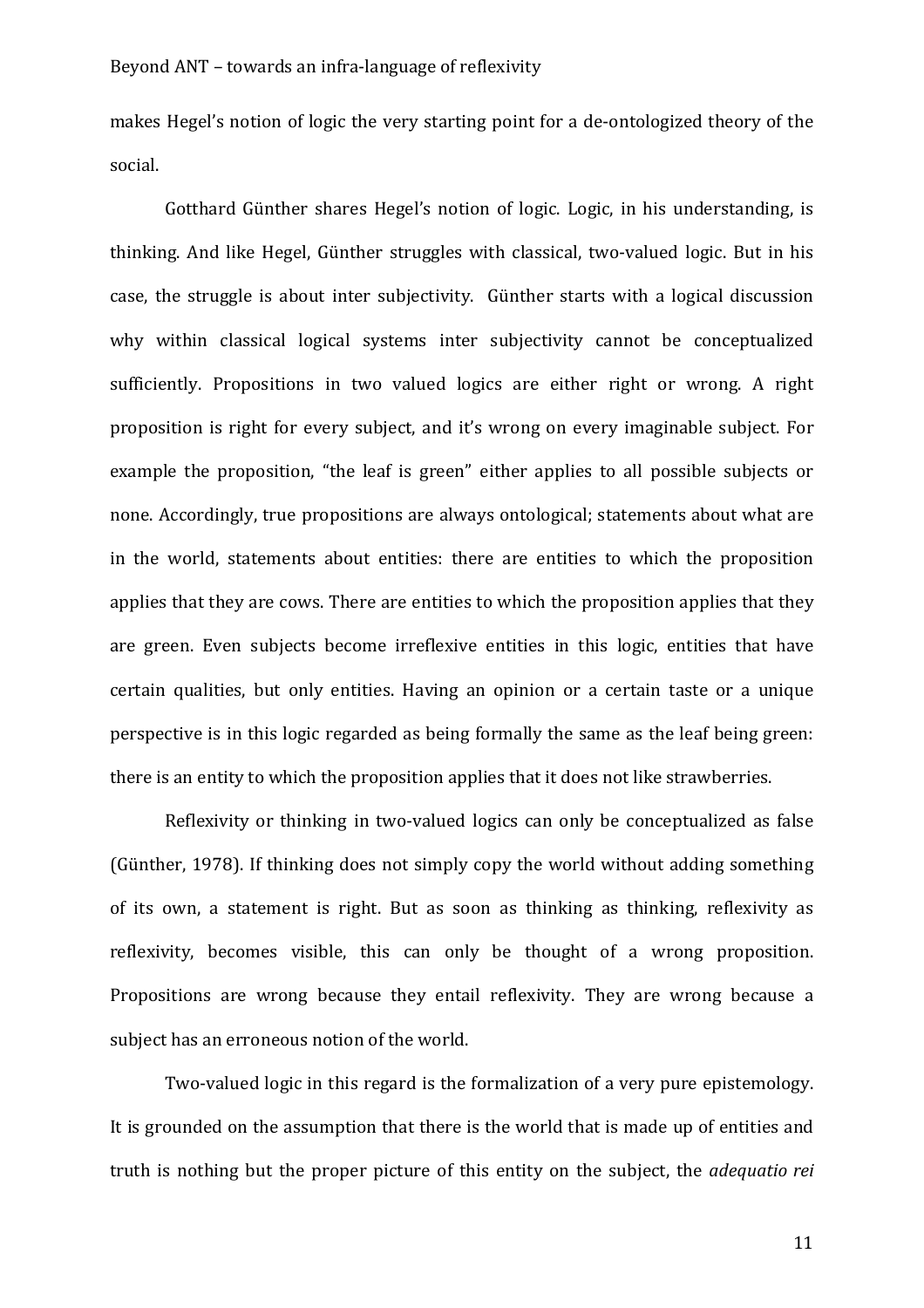*etintellectus*. As it is assumed that there is only one truth about an entity, the adequatio between rei et intellectus has to be the same for every subject. If a subject finds another truth in an entity, this truth has accordingly to be wrong – it is contaminated with the reflexivity of the subject while the case of the adequate there is no reflexivity at all.

Two-valued logics are accordingly unable to conceptualize multiple subjects –not to mention reflexive positions not being topic in the classical sense. If we try nevertheless, we end up describing an ontology that comprises entities that have certain qualities we take for being reflexivity. This ontology never depicts actual relations of reflexive positions. Rather it forces reflexive positions into one coherent ontology while being blind to the fact that this ontology itself is only the product of reflexivity—the construction of an observer.

This is what ANT struggles with. On the one hand, ANT treats agency like the quality of a thing, just like the greenness of the leaf. This makes it relatively easy to distribute agency virtually on every entity and to treat it as the gradual thing(Sayes, 2013).Just like leaves that can be more or less green, it is easy to distribute more or less agency to various entities on the one hand. On the contrary, this distribution of agency is never grounded on the reflexivity of the actor itself but depends wholly on the researcher or one voice in the field that speaks for the network. This voice becomes the only truth.

The conceptualization of actor-networks within two-valued logics also accounts for ANT's inability to conceptualize different reflexive positions. Because actor-networks are conceptualized as coherent ontologies, they cannot possibly entail them. Every deviance from the network can only possibly be conceptualized as deviance from the network, either resulting in incorporation of the deviant position or struggle with it. This accounts for Star's (1991) and Amsterdamska's (1990) critique that networks do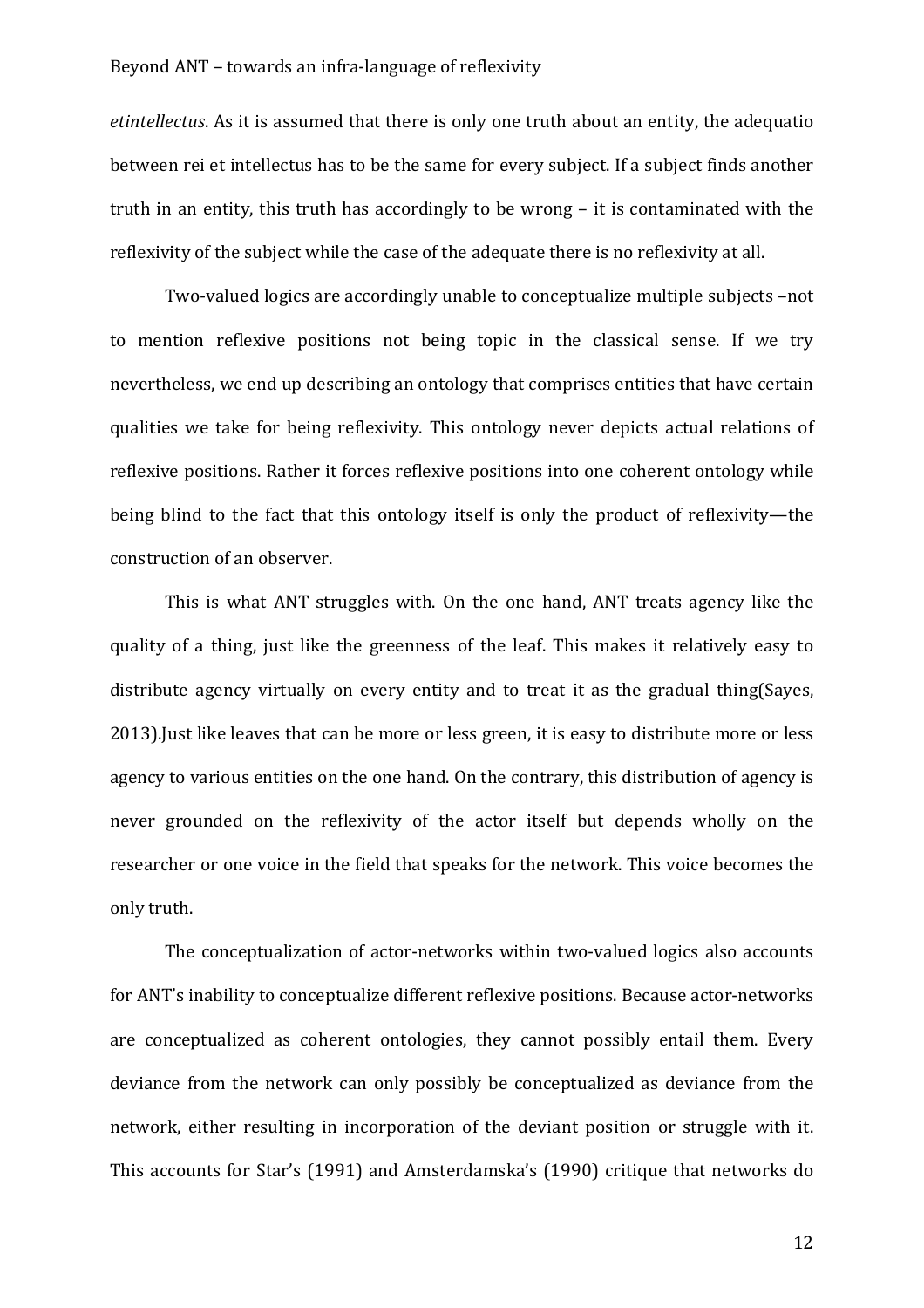not take into peripheral account positions and seem only to struggle for power (Law, 1999). A network that is conceptualized in the categories of right or wrong cannot be thought of in another way.

#### **Actor: Negativity as Reflexivity**

The first step towards a theory of multiple ontologies is, therefore, to understand the negative side of two-valued logics not as the "false" but as reflexivity. False in this regard marks the side of subjectivity, the side of thinking. So if we state that a certain statement is false, we do refer to the fact that it is thought or uttered, written down or brought forward in another way.

This idea to conceptualize negativity as reflexivity is not new and stems from the same tradition Günther draws upon. Negation in Hegel's dialectic represents the moment in which a given concept loses its immediacy through the movement of the spirit. While positivity is the side of substance and being, negativity in this regard is distinction making, knowledge or perception (Hegel, 1999a: XLVI). For Hegel and also Günther, "negation is the principle of distinction and differentiation" (Harris, 1986: 19).From this idea, we can develop a formal notion of agency as proposing an ontology. An agent combines a positive side and a reflexive side, a side of 'what' and a side of 'how'.

This idea is deeply connected with idealist and phenomenological traditions and was first brought forward by Fichte (1994) in such a formal notion. But it mirrors in many philosophical approaches drawing from this tradition but was usually only applied to human thinking and used to develop a notion of subjectivity, culminating in the phenomenology of Husserl (1950). It was Luhmann (1995)who translated the key ideas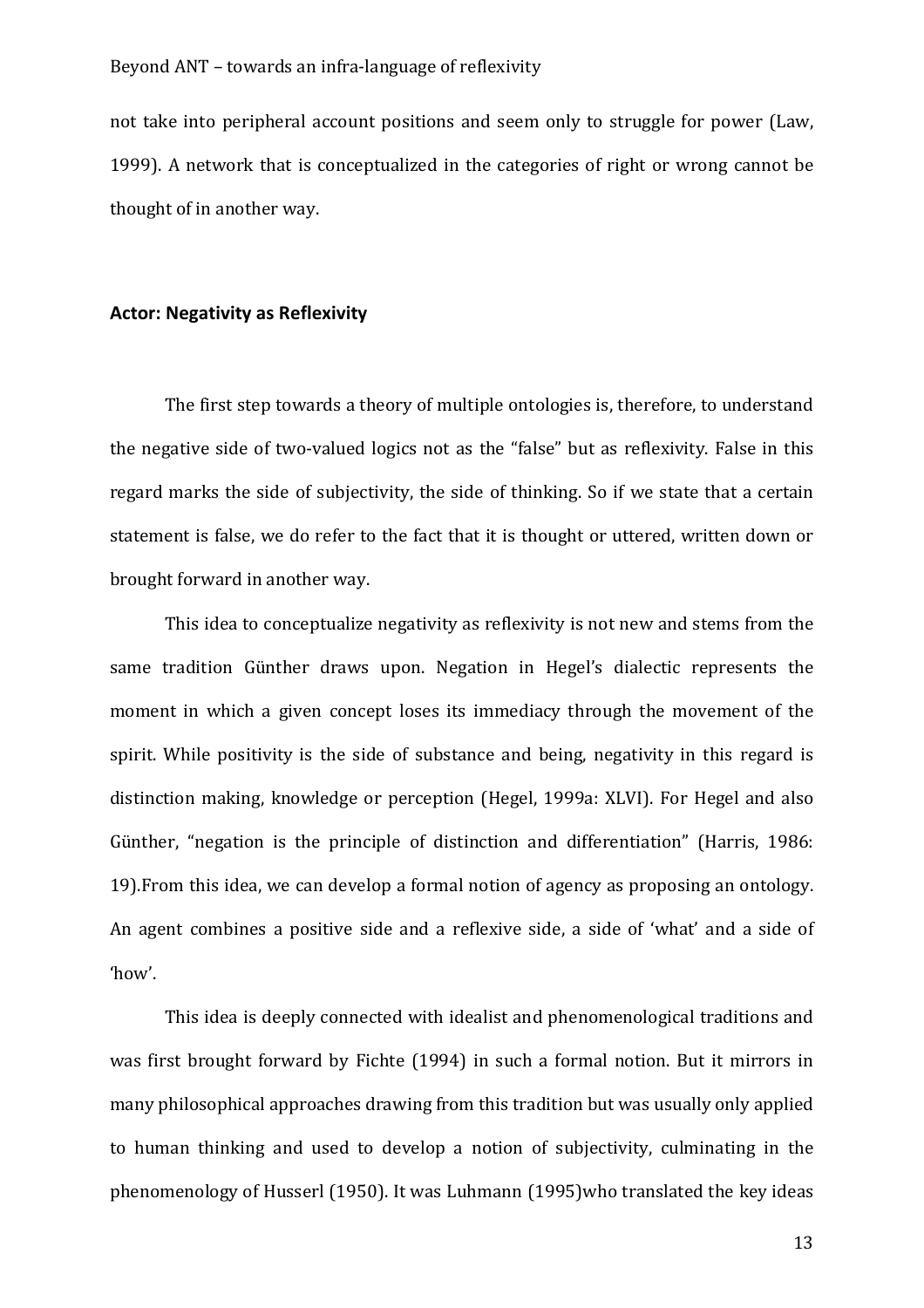if this tradition into a theory of social systems (Luhmann, 1996) by conceptualizing social systems as operatively closed processes that construct their own environment. A system in this regard is the unity of system as the reflexive side and the environment as an irreflexive side. This mirrors the structure of Hegel's absolute, and of Fichte's and Husserl's subject. A system or a subject, therefore, is a closed sphere of positivity and reflexivity.

Coming from a different tradition, Spencer-Brown (1972) formalized a very similar idea into a logical calculus. For him, the act of drawing a distinction necessarily presupposes an unmarked space from which the distinction is drawn. Every statement and every ontology, therefore, brings with it a sphere without itself. This mirrors the structure of the idealist tradition of marked and concrete positivity and processual negativity to the last detail. Spencer-Brown even formalized the closure of the system in his notion of re-entry, which proved to be a major source for Luhmann.

Even Latour offers a notion of agents as entelechies that is very close to this idea: "Every entelechy makes a whole world for itself. It locates itself and all the others; it decides which forces it is composed of; it generates its own time; it designates those who will be its principle of reality. It translates all the other forces on its behalf, and it seeks to make them accept the version of itself that it would like them to translate" (Latour, 1988: 166). Thus, in this version an actor is defined as the unity of being part of another world and at the same time generating its own.

Drawing from Günther's and Hegel's argumentation we may, therefore, develop a notion of agents that stays completely formal as the derivation has been a reinterpretation of negation as reflexivity. Formally speaking we can, therefore, *define an actor as a logical area that combines a positive and a negative side and that displays an*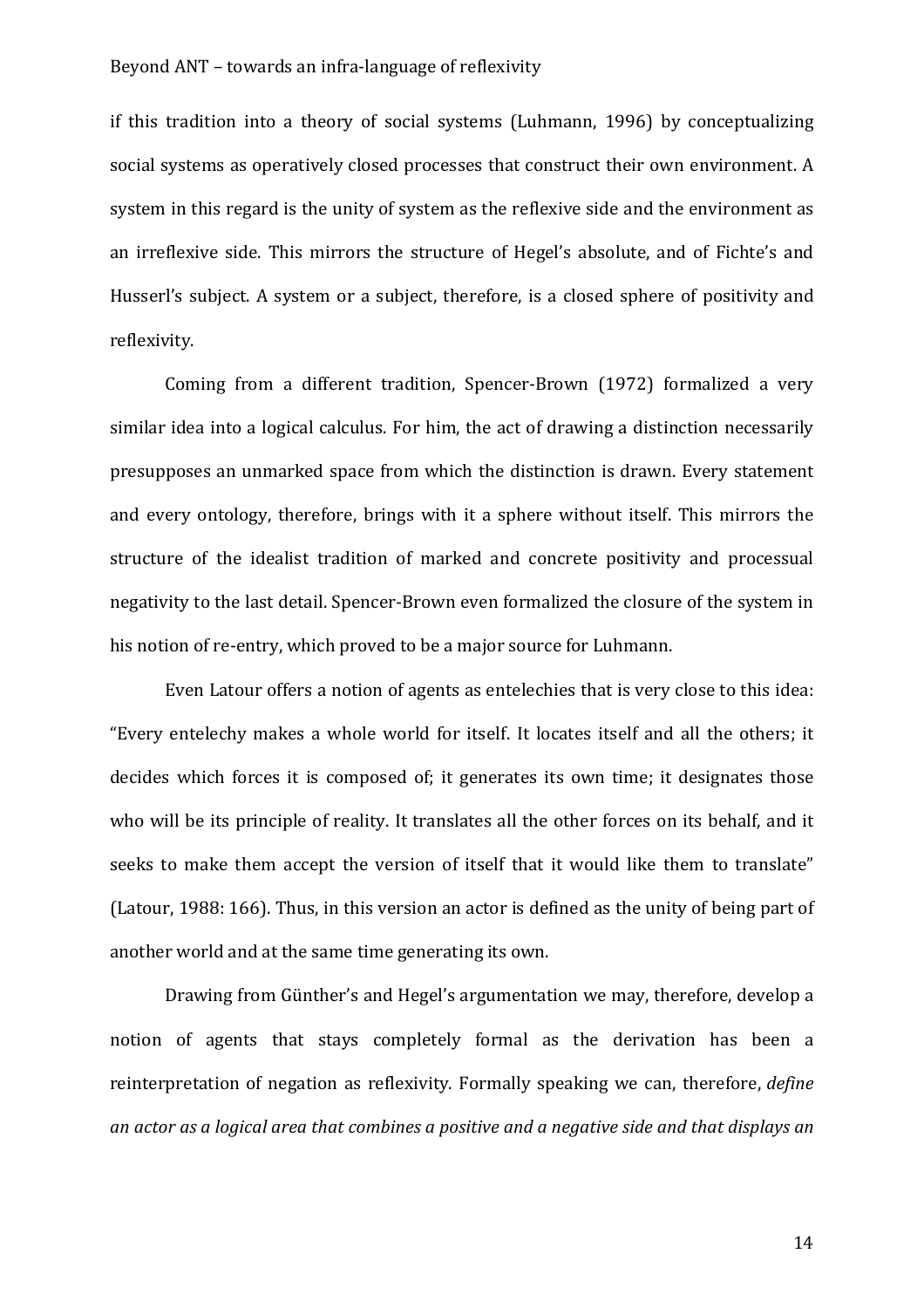*operative movement within this area*. Concerning Spencer-Brown, an actor is the re-entry of the unmarked space into the marked space.

While this definition also covers a lot of theories from transcendental idealism to systems theory, it is limited to none of them and accordingly not connected with any class of entities. It stresses actors as ontology-producing and does not define ex-ante what actors are and what are not.

#### **Hyphen: Conceptualizing Interrelatedness**

This definition of actors as entelechies lets us face the problems, the idealist or, in Spencer-Browns and Luhmann's case constructivist, design implies: The concept offers an idea of how the relation between different entelechies can be conceptualized. If the world is the unity of thinking and positive content, every thought is necessarily constructed as within such a monad. The thought has to be regarded as derived, as a mere construction. None of the classical idealist philosophers solved this problem. Hegel assumed a single, overarching absolute spirit (Hegel, 1999a). Fichte (1994) ended up with a transcendental subject and Husserl, one of the last philosophers who embarked in the attempt of a transcendental inter subjectivity, was also unable to solve the question of inter subjectivity (Schütz, 1957): His transcendental subjects remain closed in themselves. How fundamental and unbridgeable the monad-like structure of these entelechies are, is demonstrated best by Spencer-Brown (1972): The world formalized in his calculus does not even know an outside. The unmarked space always is inside the system itself, which is closed by the re-entry. Accordingly, it is impossible to express multiple entelechies within his calculus (Esposito, 2011). To put it differently, if we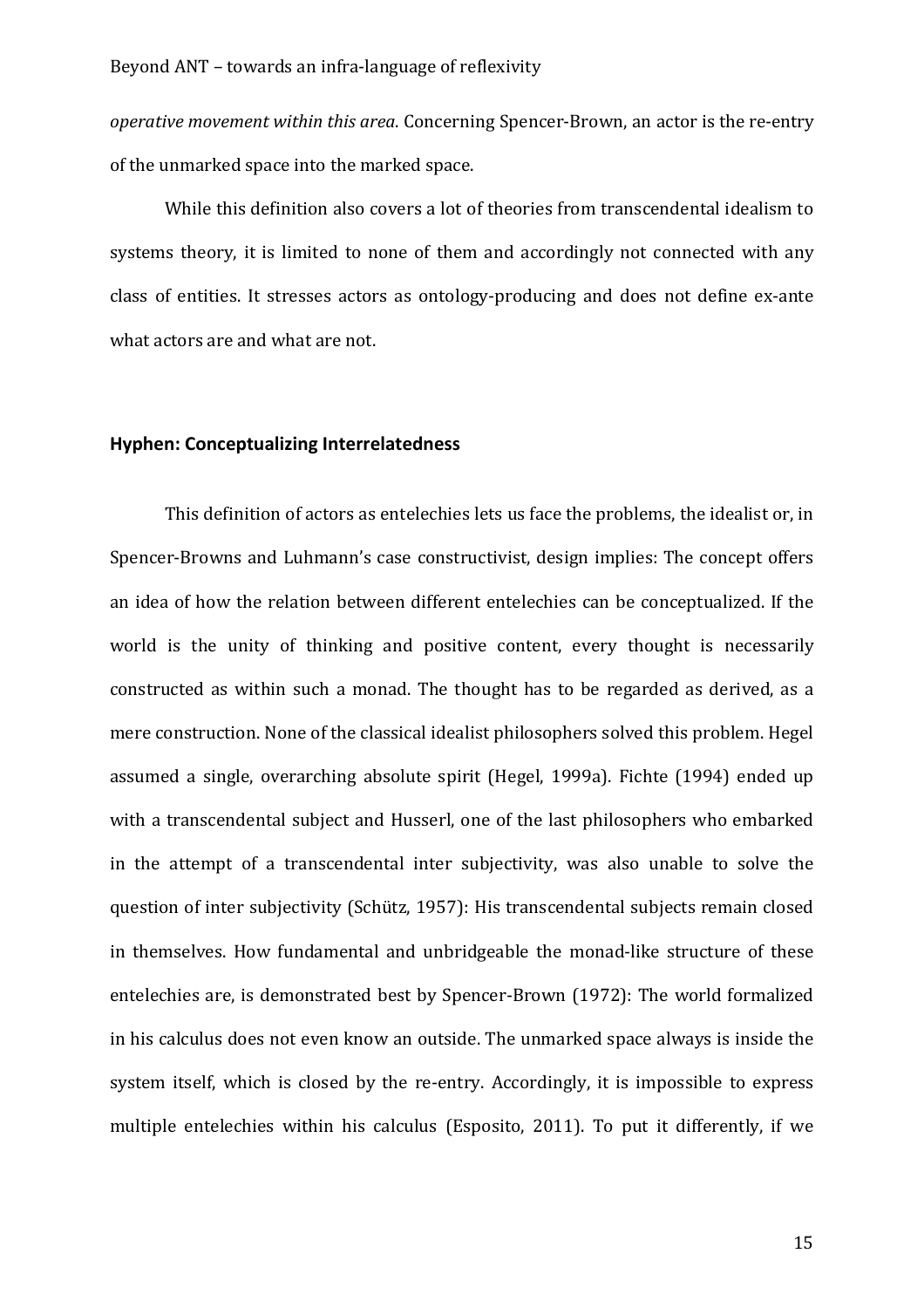define actors as producing the world, we face significant problems to make them part of another world because we face to different worlds that do not match.

As a matter of course, there have been several attempts to solve this problem. Luhmann, for example, uses constructs such as interpenetration (Luhmann, 1995) or structural coupling (Baraldi, 1993; Luhmann, 1998). These, however, cannot consistently be theorized as they violate the very fundamental notion Luhmann gives his systems. They can only be assumed to be the constructions of one system (Jung, 2009; Renn, 2006). But as such they would not serve the function of connecting different systems. We would only be able to state that each system constructs another system in its environment without having a sound theoretical footing that allows us to say how these constructions connect within reality.

The alternative to solve this problem would be to turn simply entelechies into an empirical phenomenon. This, however, would again mean to make them part of another ontology, giving them a fixed place in the world – most probably as human intentionality (Collins and Yearley, 1992). In any way, neither possibility would lead us to a theoretical design as sketched above.

Formally speaking, we face the problem of negation again. To conceptualize to subjects in one world, we would have to assume one world common world. But in this case, we would have to interpret negativity again in the categories of two-valued logics. If we assume multiple worlds, we lack a notion of how to connect them. Thus, a solution that builds on a certain "Anschauung"[i](#page-30-0) is hard to develop. Günther (1976, 1979b) argues therefore for taking a formal approach. In a certain way, sociology has to reproduce the theoretical figure quantum physics made a hundred years ago, suspending "Anschauung" (Heisenberg, 1925).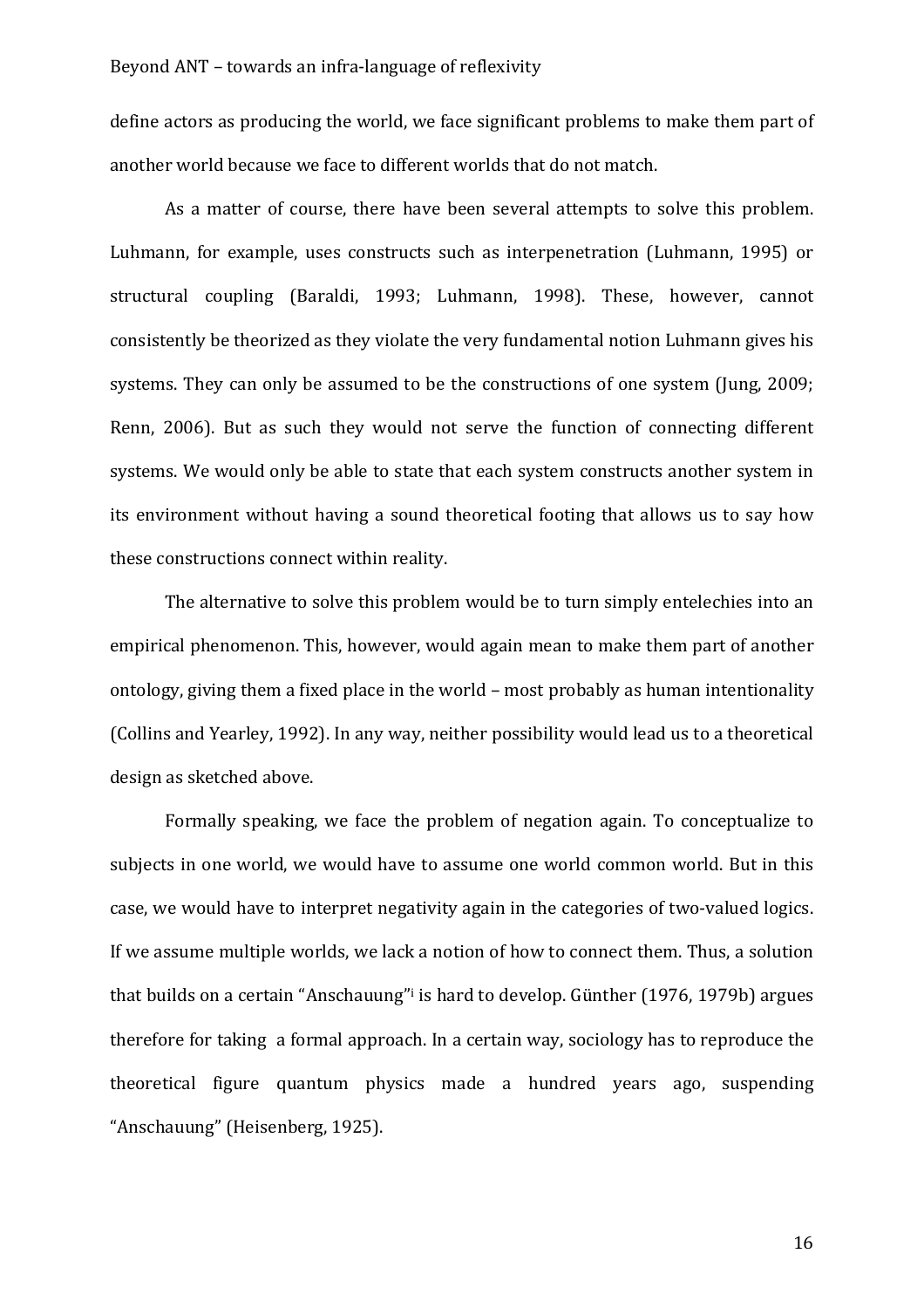Günther makes such theoretical move, drawing again heavily on idealism and pointing to the negator (which fits the "Hyphen" very well): So far, we have divided the world into the sphere of being (A) and the sphere of reflexivity  $(\sim A)$ . In this situation, each side constitutes the other: A is the opposite of  $\sim$ A and is constituted as  $\sim$ A while the opposite applies to  $\neg A$ . In this regard the relation is complete: Positivity is not negativity and negativity is not positivity. The sphere of the positive world is not the sphere of reflexivity, and the world of reflexivity is everything that is not part of the positive world. In this regard, there is a deep connection as much as a fundamental difference between both sides: They define each other by mutual exclusion and thus depend on one another. Spencer-Brown (1972) makes this very well: The positive side is marked and indicated. The negative side, however, is neither indicated nor marked. It is but a desideratum. But as such it is constitutional. Positivity is grounded on negativity. Without negativity, there is no positivity. For Günther, this connection is expressed in the negator itself. It is the negator as operator, assign of the distinction between both sides that constitutes the difference between them – and idea that draws attention to the negator itself: How to interpret it? What constitutes the difference between positivity and negativity?

The classical answers interpret the negator within the difference of A and  $\sim$ A: For Fichte (1994) and Husserl (1950) the unity of A and  $\sim$ A is self-consciousness. For Luhmann, the unity of system an environment is a product of the system. In all cases, the positive side is interpreted as a desideratum of reflexivity. This renders the solutions constructivist or idealist: the world is a product of reflexivity.

However, formally speaking these solutions are problematic because they equal the negator with the reflexive side:  $\sim$  =  $\sim$  A. Therefore, Günther regards this interpretation as a mistake. The other alternative, identifying the negator with the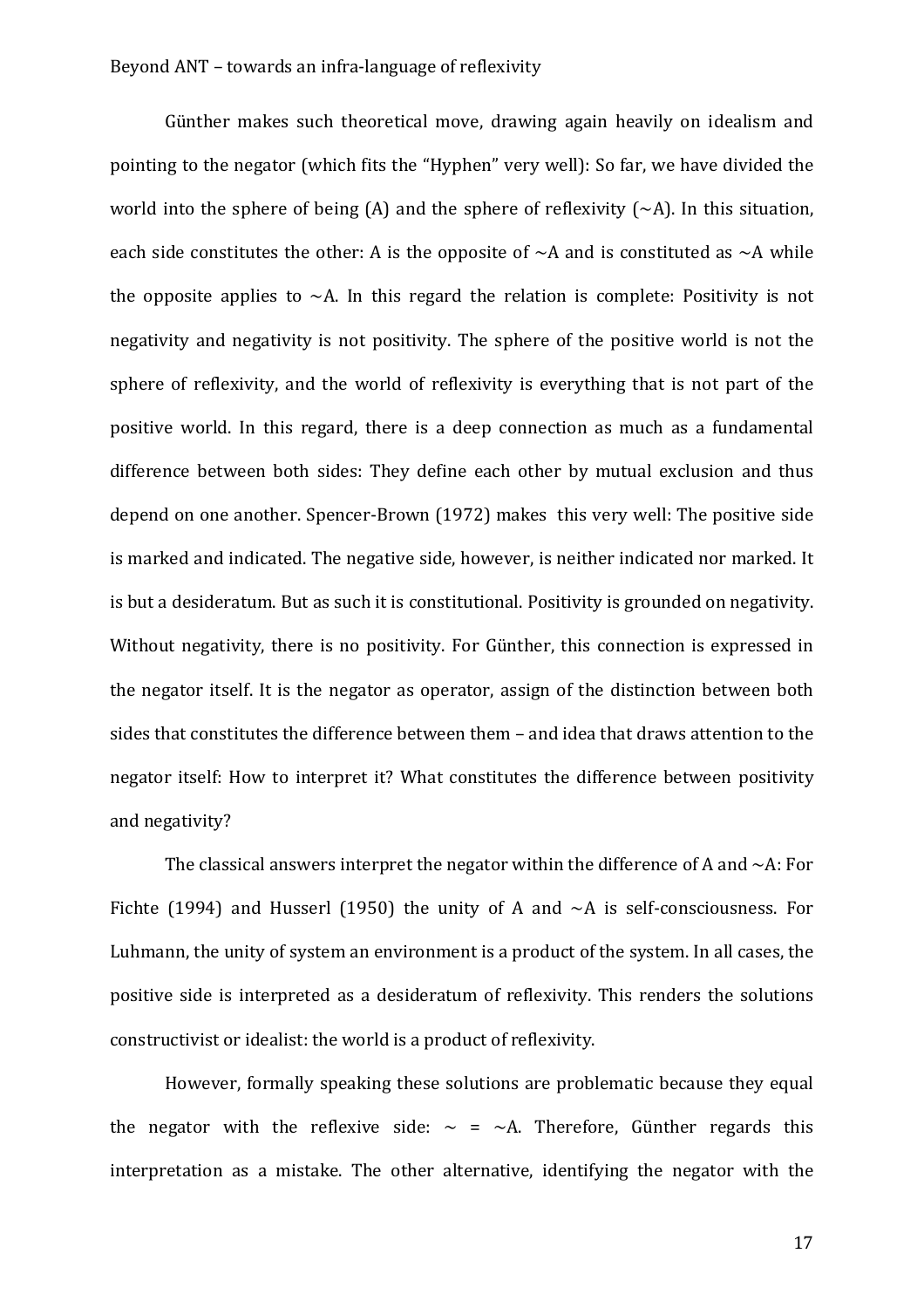positive side ( $\sim$  = A) is not better. This would be a solution that regards reflexivity as a property of entities.

Günther, therefore, proposes to interpret the negator differently, because as soon as we turn to the negator, it turns from an operator into an operand. Because the negator cannot be defined as the area of A and  $\sim$ A which it constitutes, it has to be regarded as B. This can also be shown in Spencer-Browns calculus: To formalize the reentry, Spencer-Brown has to introduce a new sign. This sign, however, cannot be defined by his calculus: As soon as the re-entry is marked, we cross the boundary of the first logical area, ending up in a new one. Spencer-Brown's calculus thus crosses its own boundaries without Spencer-Brown noticing it. He introduces a new mark to mark the difference between marked and unmarked space but does not deal with the implications of the introduction of this new mark.

In consequence, the negator displays something that can be called operatoroperand dualism. If we look at A and  $\sim$ A, the negator works as an operator, distinguishing the sphere of reflexivity and non-reflexivity. If we pay attention to the negator itself, A and  $\sim$ A merge and become B, demanding for a  $\sim$ B to be defined. The actor as an entelechy proposing a world becomes a positive phenomenon within another world.

By demanding for logical integrity, we produced a new logical domain. This new logical domain is nothing but a new reflexive position. A contexture in Günthers understanding is in this regard nothing else than a purely logical domain that comprises a side of reflexivity and positivity. It is neither a human nor a non-human, and it is not a thing, nor a subject, a ghost, a god or the subconscious. In fact, even the being may not be attributed to a contexture, as from a technical point of view it is not. Rather, being is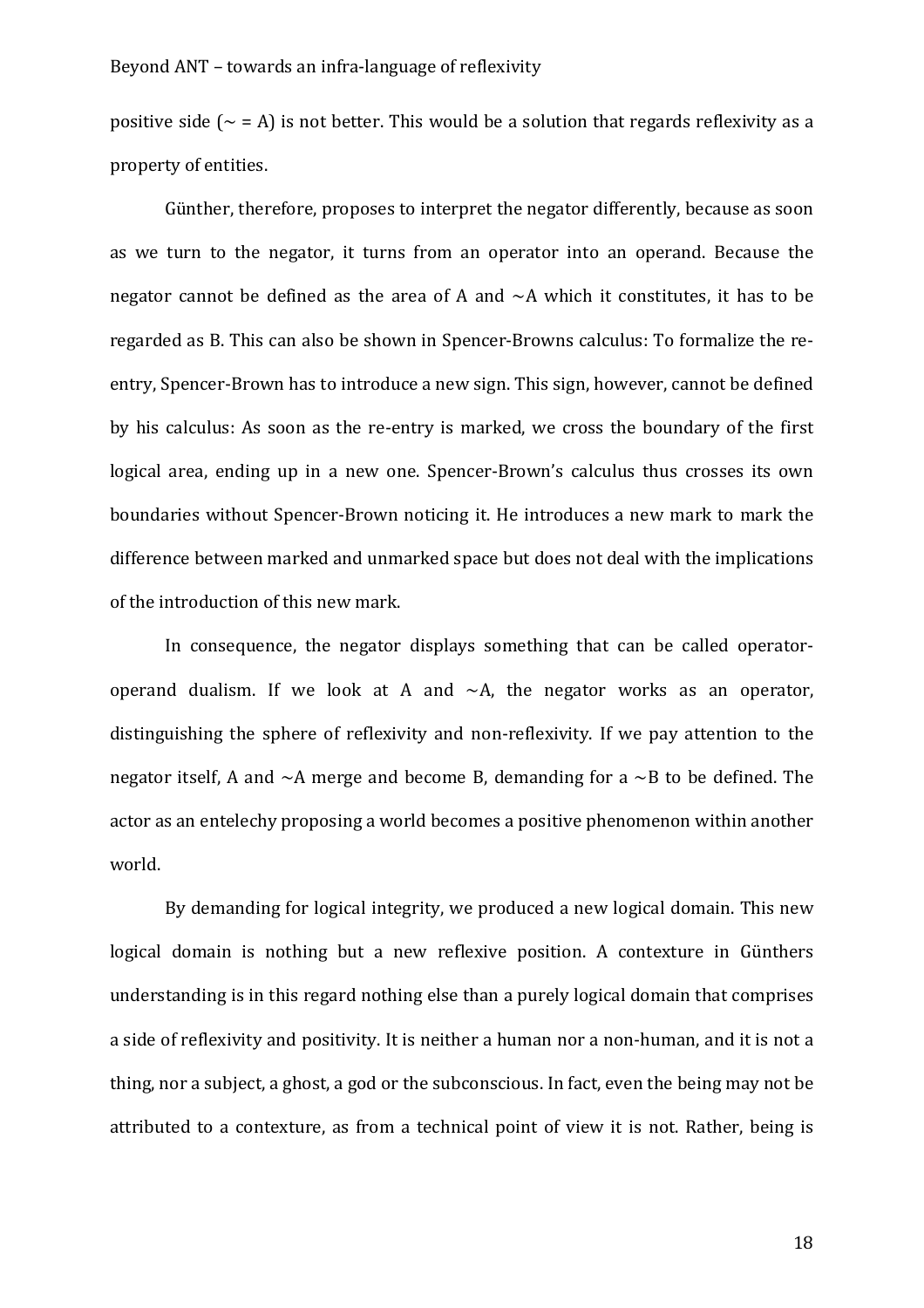something that is constituted within a contexture, something that is produced within an ontology.

To put it differently, Günther argues in a formal way that reflexivity always entails a content and a way of relating to this content. Both sides are present in their immediacy (Hegel, 1999b). Accordingly, a second reflexive position is needed to refer to this immediacy. This may be self-reflexivity or a second reflexive position relating to the first. In any case, the immediacy of reflexive content and the reflexive relation is gone, and both sides merge to a new reflexive content that is being related to. As the new position does this, the new content is not identical with the immediacy of the first reflexive content and reflexive position. For example, the immediacy of consciousness has become a "thou" or the content of self-reflexivity or an "I" is being related to as a "me" (Mead, 2015). According to Günther, we now face two reflexive positions that are necessarily separate.[ii](#page-30-1)

#### **Network: Compound-Contextures or Actor-Networks?**

So far, the first two elements of the theoretical design outlined above have been addressed. First of all, we have a formal definition of an actor as entelechy, the unity of a positive and a negative domain. An actant in this understanding is a contexture, a logical area that has to be understood purely formal. It proposes its world and dwells within it. Secondly, we can conceptualize an incoherent connection. As soon as we address the unity of thinking and thought, of speaking and utterance as an actant, we open a new contexture. From within this new contexture, the entelechy becomes an ontological phenomenon. Accordingly, an actor is both: from without an actor, from within a monad. Both sides can, however, not be expressed in one coherent ontology. In this regard, the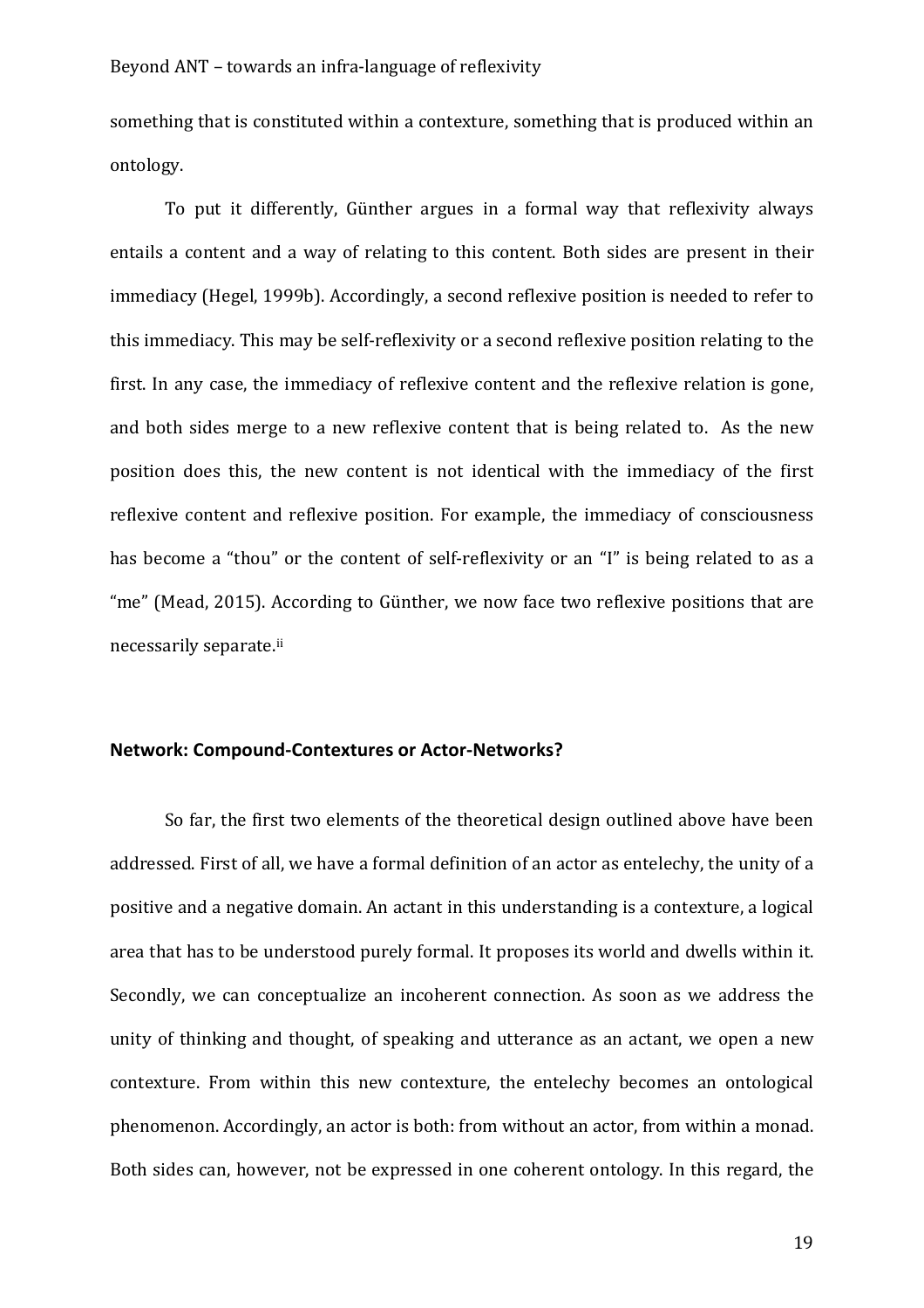actor is itself incoherent and displays a kind of wave-particle dualism. In the formalism, this is marked by the operator/operand dualism of the negator. Thus, the offered theoretical design avoids ontological fallacies (making actors things) as much as transcendental traps. The price, of course, is a complete lack of "Anschauung": the proposed approach cannot be thought of as something "real", as practices, networks, as subjects or human actors equipped with intentionality.

What we still lack at this point regarding the elements of a theoretical design as outlined above, is the third element – a notion of network, a substitute for an actantrhizome-ontology. This notion is already implied by the argumentation Günther uses for his idea of interrelatedness, as the same argumentation may be iterated. What applies to the difference between the first reflexive content and the first reflexive relatedness (A and  $\sim$ A), producing the second (B and  $\sim$ B), also applies to the second: The difference of B and  $\sim$ B implies a new reflexive position which may be called C. C implies  $\sim$ C, which may be thought together as E and so forth (Günther, 1979b).

While this may end up in an infinite regress, leading to no order at all, the chain may also be regarded as closed in itself. So while the immediacy of the first position (A and  $\sim$ A) may be related to as B, implying the second position, B and  $\sim$ B may, which in turn may be related to as A. This actually may be thought of as a situation of double contingency, as interpreted by Luhmann (1995). An active relation would, in turn, have to be thought at least triadic: Position A, position B and the interaction itself as position C. Günther (1979a, 1979b) calls this a compound contexture: Different contexture relating to each other without consuming each other.

This notion accordingly is different from the notion of actor-networks in various regards. First of all, a compound contexture is and can never be coherent. In case it became consistent, it would be a different contexture. An actor network is more of a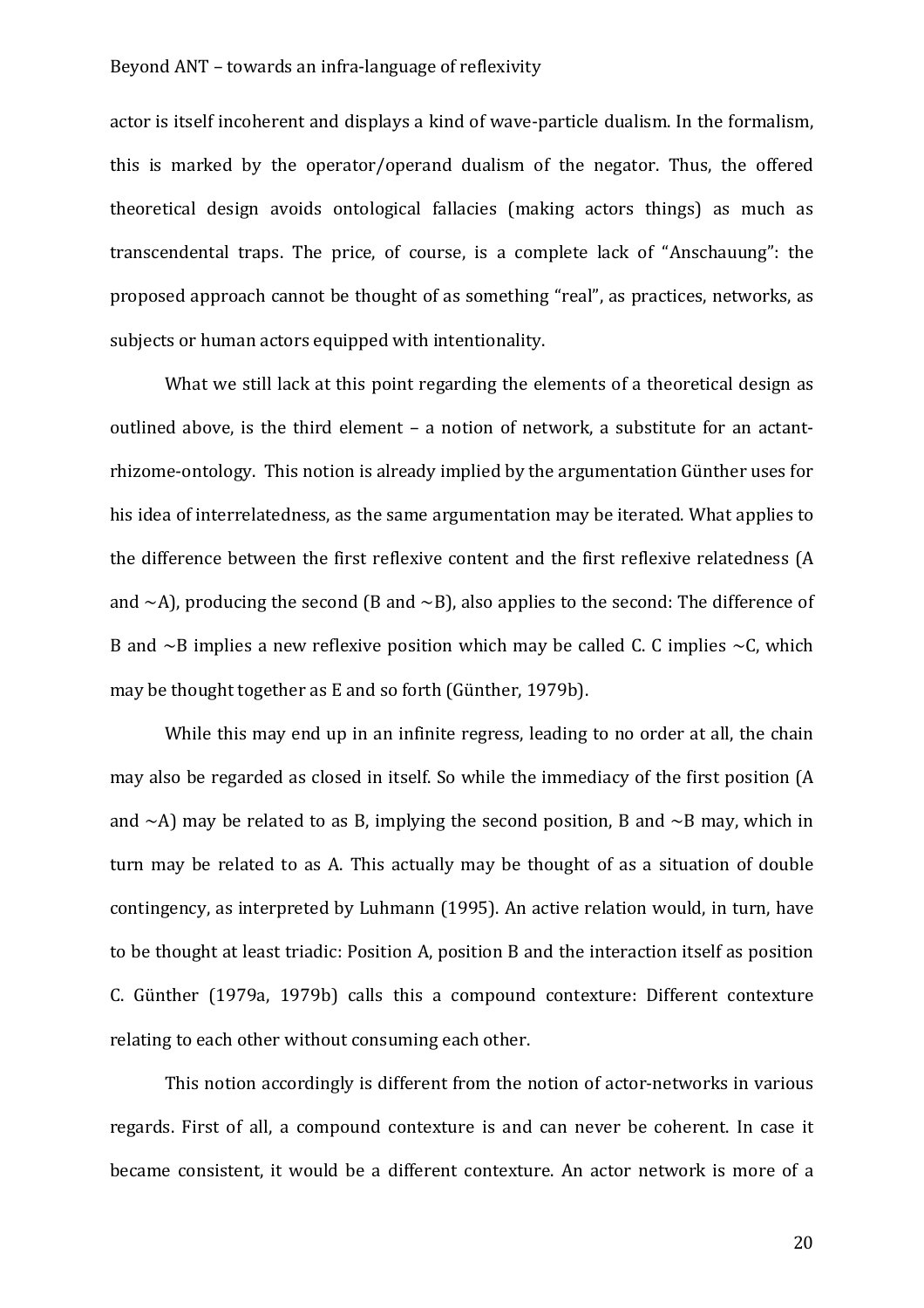well-fitted system of nuts, bolts and gearwheels, working like clockwork that strives for dominance, excluding, subduing or fighting every instance that opposes it (Amsterdamska, 1990). In an actor-network, deviance is not part of the game but a problem of boundary work. In contrast, a compound contexture is about how order emerges out of differences while the difference persists. It is about contradictions, "Widersprüche" (Hegel, 1999b), between the different contexture, the simple fact that they are different worlds.

This notion does of course not imply conflict or fight – though it can mean the very same. It can be a simple fact that a *thou* is never to be fully reached, as its thoughts cannot be. It can mean that I always have to buy my ticket for the railway from the company as I simply cannot buy it for myself. If I were religious, it would mean that I will never fully understand God, but will always strive to do so. Thus, as Jerolmack (2009: 379) points out regarding playing with dogs, the crucial point is not, that perspectives are shared, or that there is any real inter subjectivity. Rather "the tension revolves around each member seeking to engage her project while enabling opportunities for the other to participate in his project."

A compound contexture is therefore about the links; about different ontologies that never dissolve into one new ontology but rather adapt to a certain degree, build up expectations and work with ideas, entities and structures that to a certain degree fit the ideas, entities and structures of the other contextures. Alter and ego will develop certain expectations that are not identical, but that will most probably fit enough so that the interaction goes on. God and the believer will maintain their distance, God staying distant and sometimes giving relief but never becoming completely linked to the believer. The distance stays. Disappointment, conflict, struggle, and misunderstanding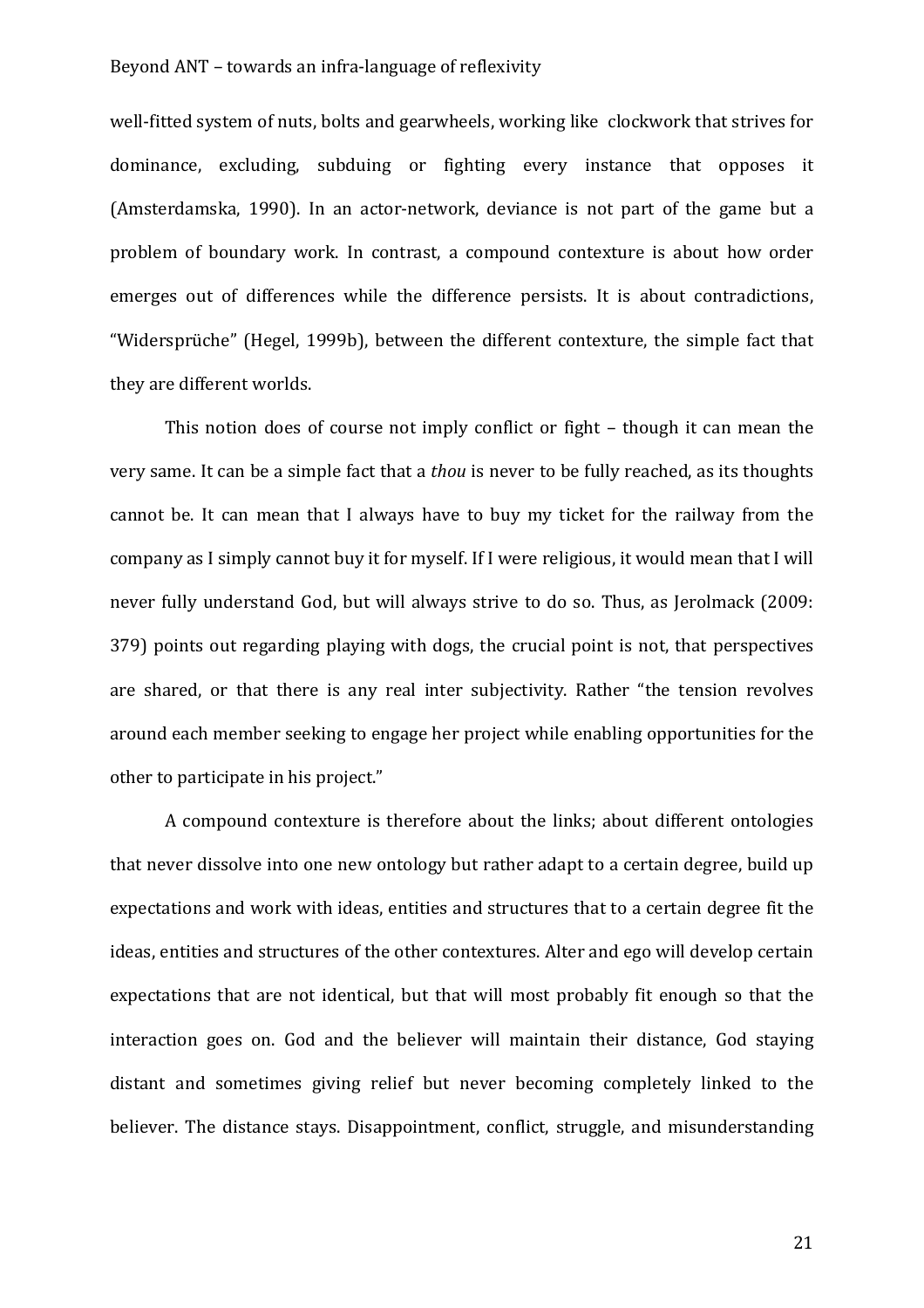will persist as long as the Contextures do not for some reason collapses because the contextures stayed separate and locked into their ontology.

This also shows the second difference regarding actor-networks: Compound contextures are not about a single interpretation. They cannot be thought as being about power or being about science. Rather, they can be about all and nothing. Contextures that are about power may link up with contextures that about believe and Contextures that are about truth or science. The compound may very well work. But it will be a different compound from within each contexture. Science, political influence, and economic interest may link up in research funding projects. Religion, political power, and economic interest may link up in churches. Economic interest, love, and desire may link up in marriage. But it will not be possible to say about what the compound "really" is as it is neither about one of those references nor is it about all of them.

The third difference that however, is more of a change of focus, is the built-in process view. While this process-view is also something inherent to ANT (Hernes, 2010), it is not so much inherent in the notion of network, as in the assembling of the network. A poly-contextural perspective would, therefore, add interest for the dynamics of balance, regarding stability as dynamic in itself. Contextures have to be thought of processes, animated by their internal contradiction (Hegel, 1999b) and, moreover, by the contradictions between different contextures. Because A and ~A is conceptualized as B, the relation is not stable and dynamic as B never is A and  $\sim$  A. From within the immediacy of A and  $\sim$ A, the negator is total negativity, the instance that produces movement (Hegel, 1999a: XLIII). From within the second, this very instance is a new positivity: B. And this duality, the fact that total negativity and positivity are identical, that B basically is "~" produces movement due to the very contradiction: For example, the immediacy of consciousness is never identical with the thou that is considered by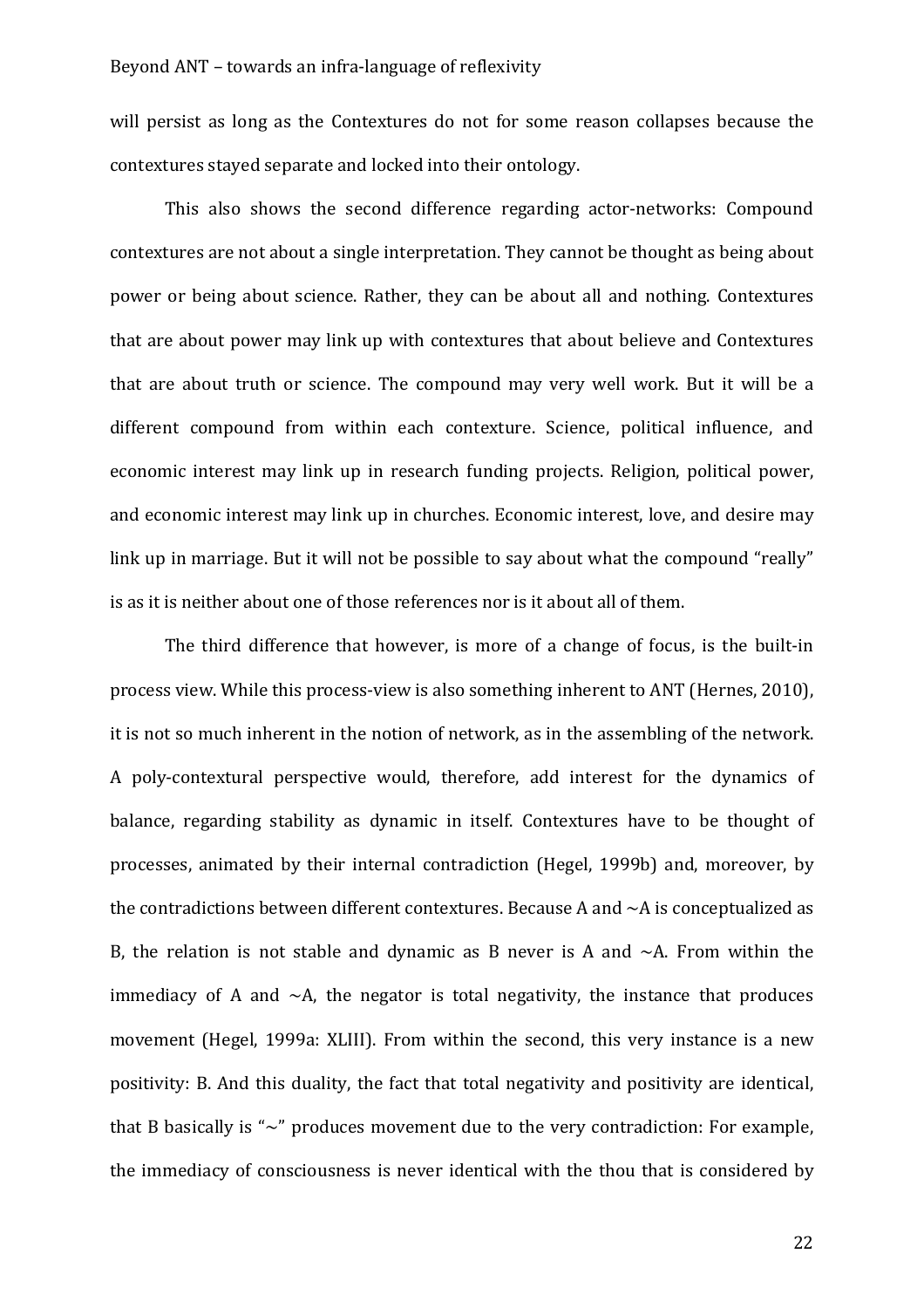another person. Politics will never manage to make the society do what it aims at (Luhmann, 1993). A poly-contextural perspective would, therefore, develop an interest not only in becoming and failing as process but would also interpret what shows itself as stable and fixed as a process.

# **Conclusion: Towards a Poly-contextural Sociology**

As the argumentation above has been necessarily abstract, it raises, as a matter of cause, the question of its applicability and its consequences for empirical research. The first change for empirical work would be to link agency to reflexivity again – though not to human intentionality. The actor is only who or what shows itself to propose certain ontology, a way of actively relating to the world, reflexivity in its most basic form. This would exclude safety belts (Latour, 1989) as much as speed bumps (Latour, 1994) in most cases. However, it would mean to give God, organizations, even the own self or administrative routines in many cases the status of actors. As soon as something is referred to as being ontological, it may be regarded as an actor.

This leads directly to the second point: Agency can only be attributed using an index. An agent is only an agent for another agent. A galley slave may for the captain of the galley only be part of a machine that is manipulated by whipping and kept running by food. For the galley slave, the situation may be completely different. A lawsuit may become a Kafkaesque entity that hovers over its victim while it simply is an everyday action for the prosecutor. An actor only is an actor for another actor, and the different perspectives may very well fall apart. However, this does neither mean relativism in an "anything-goes"-sense as to each observation an index has to be applied: In the way A, B is an actor for C, while C is only a thing for B.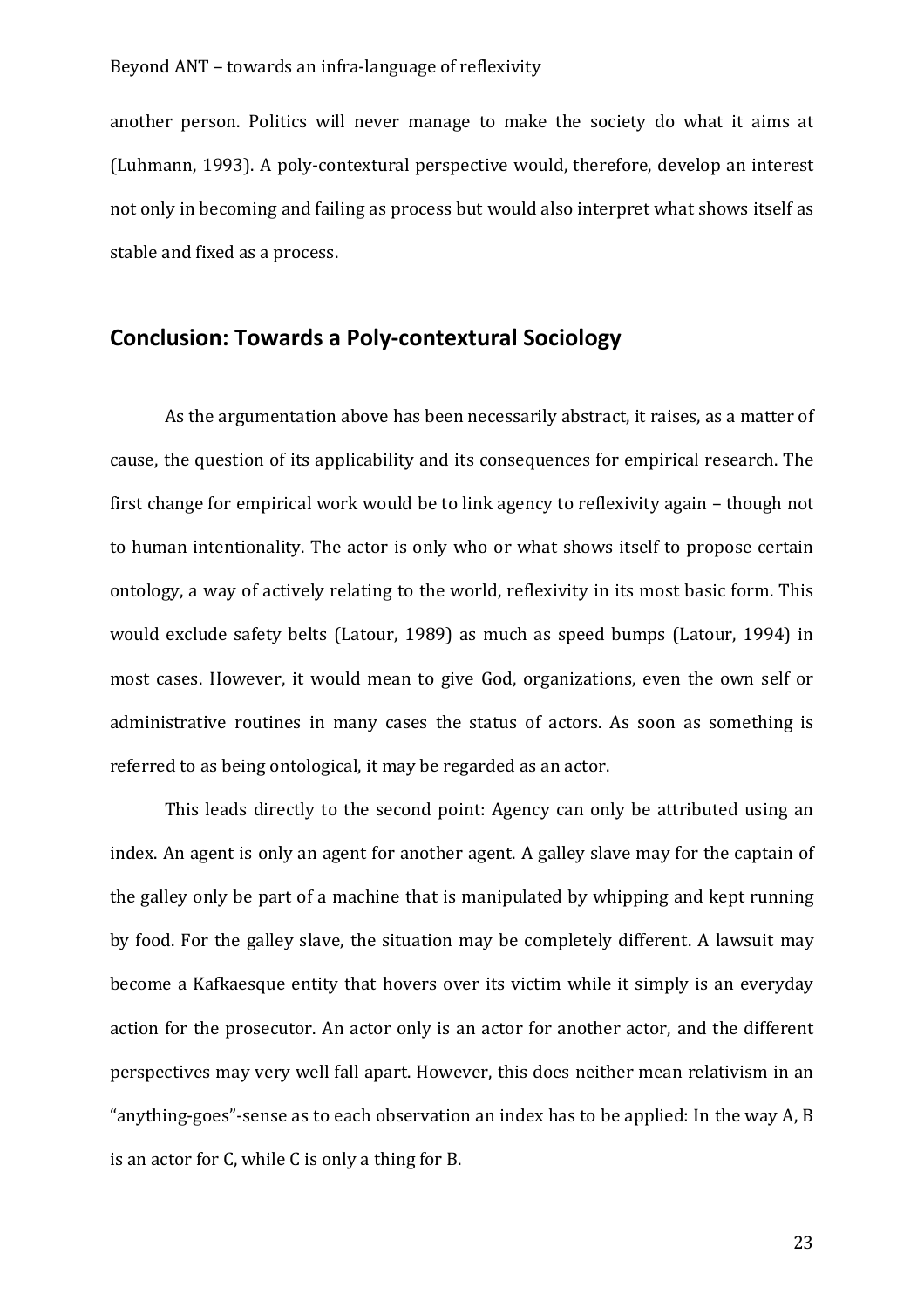This implies that we would systematically have to reconstruct how different ontologies interlink: What kind of world is build up within one contexture? Which rationale does it produce and what other actors does it draw upon? And how does the ontology of the other contextures is a match or a mismatch? In any case, how is it possible, that different perspectives interlink? In the case of Latour's (1989) safety belt, this could, for example, to understand the safety belt as a point in which engineering, traffic regulations, economic interest and the perspective of the driver intersect. It is not the safety belt that is an actor. Rather the safety belt connects laws that enforce traffic security with technical innovation and the interest of the firm to stay in business. The safety belt in this regard is itself poly-contextural.

However, which contextures appear depends on where we start from. In the development of a new safety belt, other contextures would show as in the regular use of it by a driver. In a lawsuit following an accident, the safety belt would be something different than in making actor-network inspired interpretations of it. Neither the driver nor the lawyer nor the engineer nor the manager of the car company would regard it as a moral actor.

This makes a poly-contextural analysis first of all rather complex and secondly rather dynamic. It is complex in a Luhmannian (1995) sense because it aims at reconstructing different ontologies that do not completely fit one another. Instead of one, overarching actor-network, a multiplicity of perspectives and rationales are reconstructed that cannot be thought of as fully fitting, as coherent or as a whole. Rather a compound-contexture is about the incoherence, about the differences and the misfits and the question how an order is possible despite these incoherencies. If "actor-network theory is all about power" (Law, 1992: 387), a poly-contextural perspective would take into account that a compound may be about power, but also of love or truth, believe or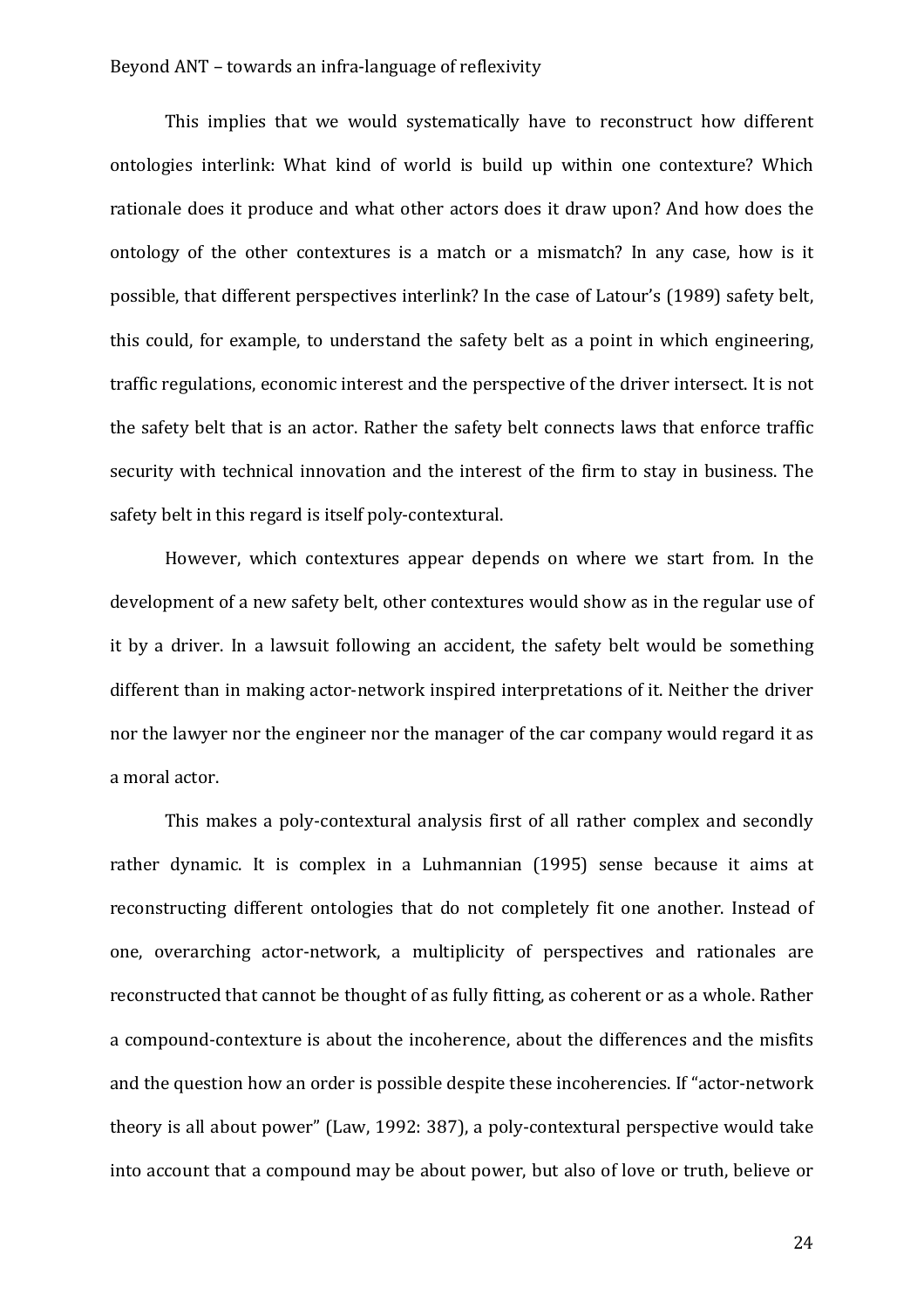gain and that either dimension may show different from within the next. In this way, translation is not understood as "transformation and the possibility of equivalence" (Law, 1992: 386) but as functional misunderstandings (Luhmann, 1995), as a vague process that does not transform but maintains the difference. Equivalence is regarded as a very fuzzy approximation that establishes a relationship that never implies complete identification. The order is not the coherence, but the stability of a misunderstanding. The compound does not turn heterogeneity into homogeneity but is heterogeneous in itself.

This points in the direction of Luhmann's (1995) notion of understanding. However, there are major differences. Not only would a pol- contextural perspective be open for non-human actors, which is not the case with systems theory (Blaschke, 2015). Luhmann also has his focus on coherence and the structure of single systems (Grønbæk, 2015). As argued above, connections between systems are something, which are rather a blind spot of his theory – despite the fact that he draws upon the notion of polycontexturality (Luhmann, 1998).Therefore, in a certain way, the proposed approach turns Luhmann upside down, discarding the focus on large and orderly function systems, the ontology of social and psychological systems, laying the focus on messiness and substituting the monumental systems theory with a minimalistic "infra-language".

The analysis is furthermore dynamic as the incoherencies between the different contextures produce a certain unsettledness that not necessarily lies in the strive for the predominance of one network or another, or by the resistance of actors. Rather it is inherent in the most stable network. Actors can be reconfigured, may pop up and disappear. Others may become mere things that are ready-to-hand (Heidegger, 1993), or actors may become acts. These movements, for example, the permanent switching of a patient being a thou and the patient being a body that occurs in medical treatments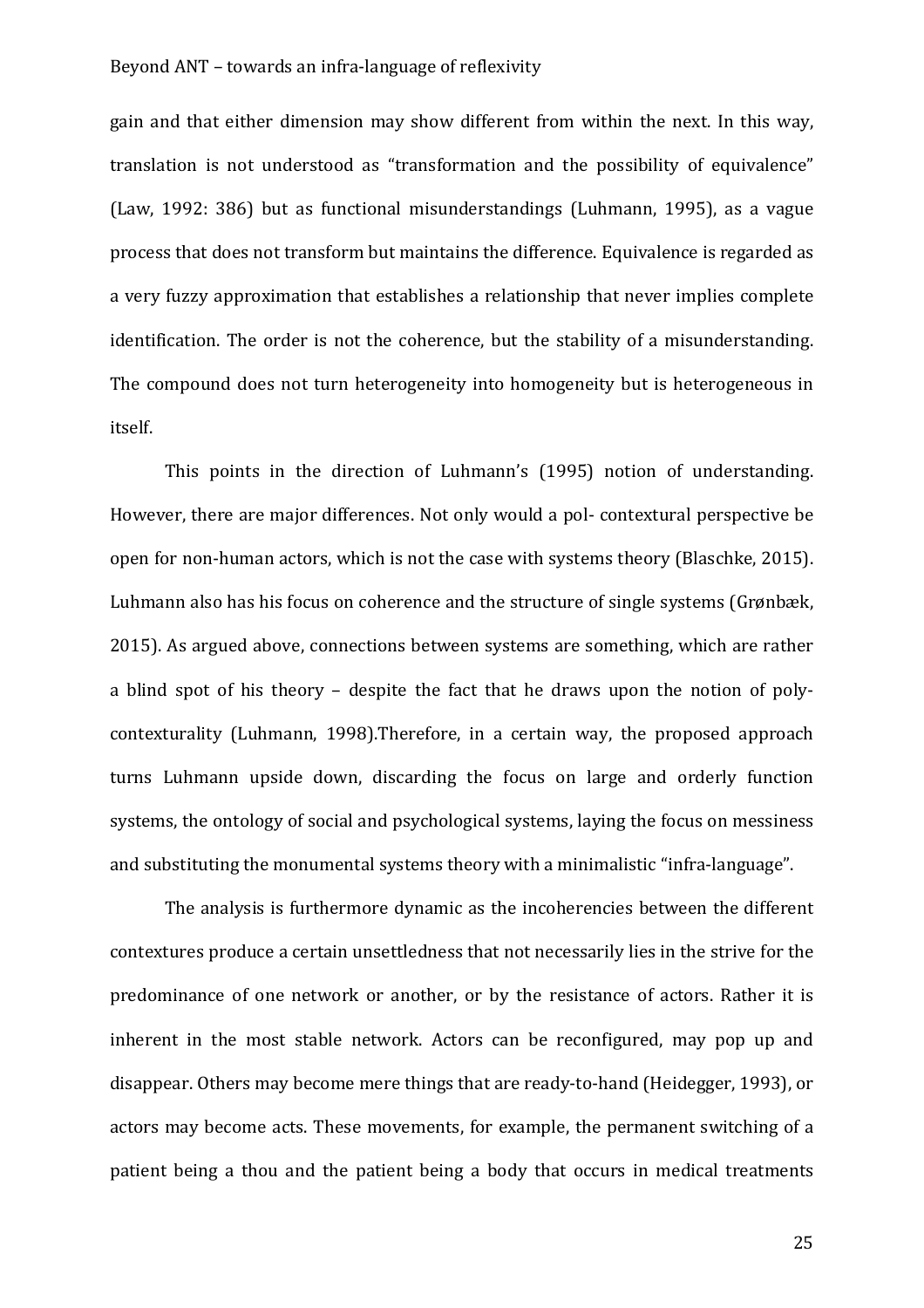(Vogd, 2004), may very well be systematic and a way in which different contextures interlink. The rebuilding of a compound contexture, therefore, is not the reconstruction of something fixed and stable, but rather of a very precarious and dynamic complex that is always on the verge of collapse and that derives its order from dynamic instability rather than from a kind of stasis.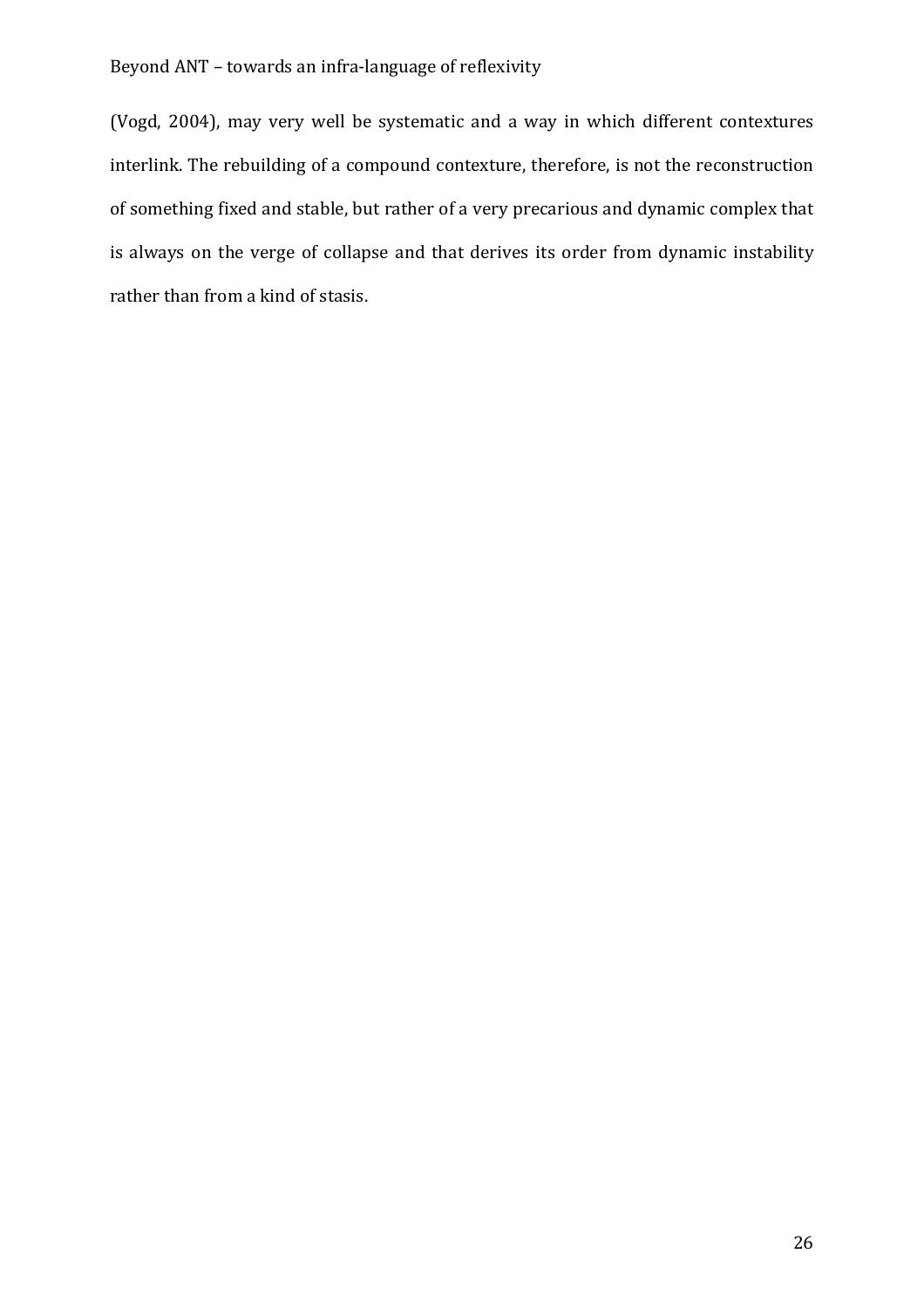# **References**

Amsterdamska O (1990) Book Review : Surely You Are Joking, Monsieur Latour! *Science, Technology & Human Values* 15(4): 495–504.

Aspers P (2015) Performing ontology. *Social Studies of Science* 45(3): 449–453. Baraldi C (1993) Structural Coupling: Simultaneity and Difference Between

Communication and Thought. *Communication Theory* 3(2): 112–129.

Bateson G (1972) *Steps to an Ecology of Mind*. Chicago: University of Chicago Press.

Blaschke S (2015) It's All in the Network: A Luhmannian Perspective on Agency. *Management Communication Quarterly* 29(3): 463–468.

Bloor D (1999) Anti-Latour. *Studies in History and Philosophy of Science* 30(1): 81–112. Brandom RB (2001) *Making it explicit: reasoning, representing, and discursive commitment*. Cambridge, Mass: Harvard Univ. Press.

Callon M (1986) Some elements of a sociology of translation: domestication of the scallops and the fishermen of St Brieuc Bay. In: Law J (ed.), *Power, action and belief: a new sociology of knowledge?*, London: Routledge, pp. 196–223.

Cassin B, Rendall S and Apter ES (2014) *Dictionary of Untranslatables: a philosophical lexicon*.

Collins H (2010) Humans not Instruments. *Spontaneous Generations: A Journal for the History and Philosophy of Science* 4(1). Available from:

http://spontaneousgenerations.library.utoronto.ca/index.php/SpontaneousGenerations /article/view/11354 (accessed 7 February 2015).

Collins HM and Yearley S (1992) Epistemological Chicken. In: Pickering A (ed.), *Science as Practice and Culture*, Chicago: University of Chicago Press, pp. 301–326.

Cooren F (2010) *Action and agency in dialogue: Passion, incarnation and ventriloquism*. Amsterdam; Philadelphia: John Benjamins Pub. Co.

Dreyfus HL (1991) *Being-in-the-world: a commentary on Heidegger's Being and time, division I*. Cambridge, Mass: MIT Press.

Esposito E (2011) Kann Kontingenz formalisiert werden? *Soziale Systeme* 17(1): 120– 137.

Fichte JG (1994) *Introductions to the Wissenschaftslehre and other writings, 1797-1800*. Indianapolis: Hackett Pub. Co.

Gad C and Jensen CB (2010) On the consequences of post-ANT. *Science, Technology & Human Values* 35(1): 55–80.

Garcia-Parpet M-F (2007) The social constrution of a perfect market. In: MacKenzie DA, Muniesa F, and Siu L (eds), *Do economists make markets. On the performativity of economics*, Princeton: Princeton University Press, pp. 21–53.

Grønbæk JP (2015) Is the System Badly Named? Noise as the Paradoxical (Non- )foundation of Social Systems Theory. *Cybernetics & Human Knowing* 22(4): 75–89. Günther G (1976) Cybernetic Ontology and Transjunctional Operations. In: Günther G (ed.), *Beiträge zur Grundlegung einer operationsfähigen Dialektik*, Hamburg: Meiner, pp. 249–328.

Günther G (1978) *Idee und Grundriss einer nicht-Aristotelischen Logik*. Hamburg: Meiner. Günther G (1979a) Die Theorie der 'mehrwertigen' Logik. In: Günther G (ed.), *Beiträge zur Grundlegung einer operationsfähigen Dialektik*, Hamburg: Felix Meiner Verlag, pp.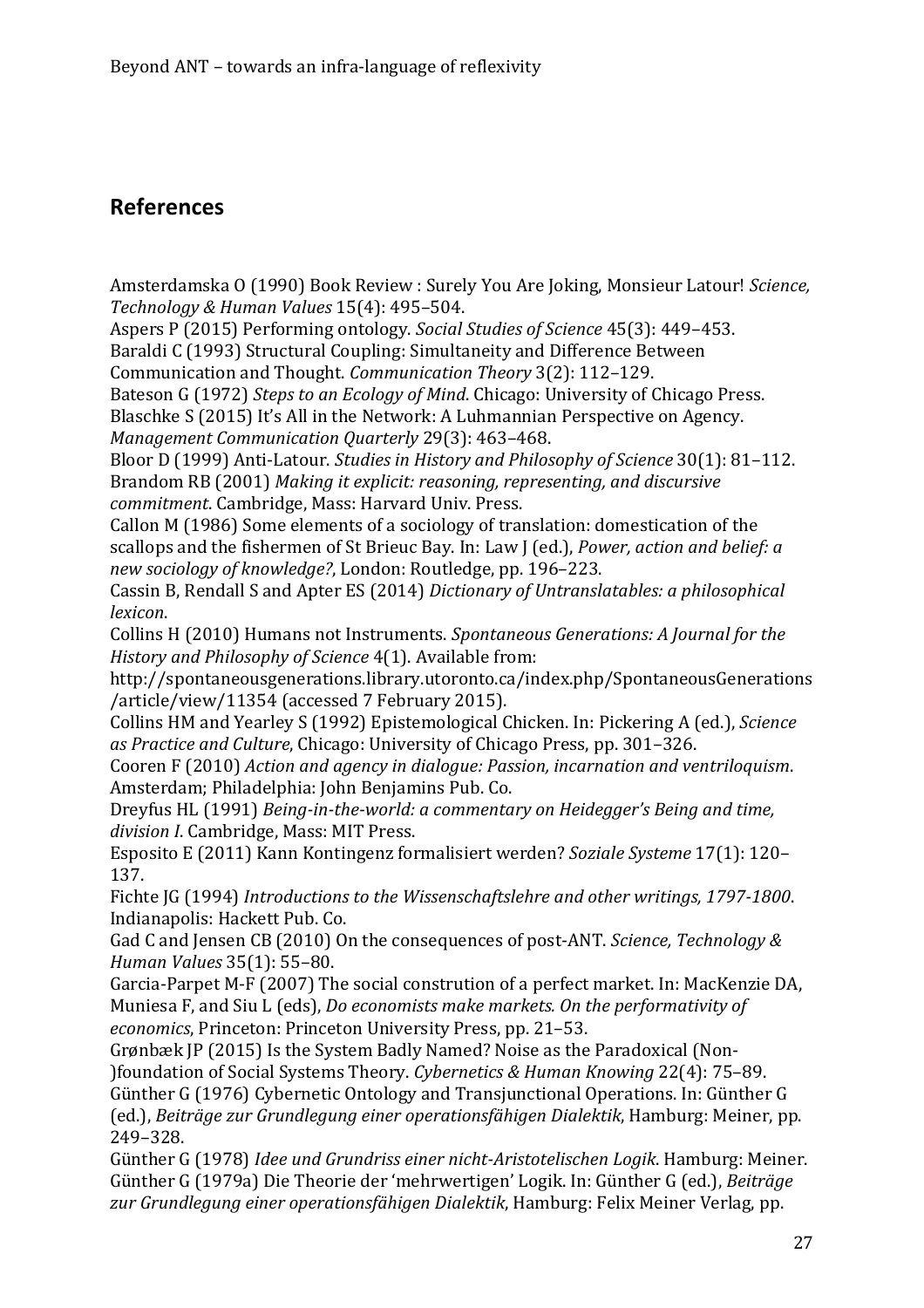181–202.

Günther G (1979b) Life as Poly-Contexturality. In: Günther G (ed.), *Beiträge zur Grundlegung einer operationsfähigen Dialektik*, Hamburg: Felix Meiner Verlag, pp. 283– 307.

Harris EE (1986) The Contemporary Significance of Hegel and Whitehead. In: Lucas, George R. (ed.), *Hegel and Whitehead. Contemporary Perspecitves on Systematic Philosophy*, New York: State University of New York Press, pp. 17–28.

Hegel GWF (1999a) *Hauptwerke in sechs Bänden. Band 2. Phänomenologie des Geistes*. Hamburg: Meiner.

Hegel GWF (1999b) *Hauptwerke in sechs Bänden. Band 3. Wissenschaft der Logik. Bd. 1. Die objektive Logik*. Hamburg: Meiner.

Heidegger M (1993) *Sein und Zeit*. Tübingen: Max Niemeyer.

Heisenberg W (1925) Über quantentheoretische Umdeutung kinematischer und mechanischer Beziehungen. 33: 879–893.

Hernes T (2010) Actor-Network-Theory, Callon´s Scallops, and Process-Based Organization Studies. In: *Process, Sensmaking, and Organizing*, New York: Oxford Univ. Press, pp. 161–184.

Husserl E (1950) *Ideen zu einer reinen Phänomenologie und phänomenologischen Philosophie.* Husserliana, Den Haag: Marinus Nijhoff.

Jerolmack C (2009) Humans, Animals, and Play: Theorizing Interaction When Intersubjectivity is Problematic. *Sociological Theory* 27(4): 371–389.

Jerolmack C and Tavory I (2014) Molds and Totems: Nonhumans and the Constitution of the Social Self. *Sociological Theory* 32(1): 64–77.

Jung A (2009) *Identität und Differenz*. Sozialtheorie, Bielefeld: transcript.

Latour B (1986) Powers of association. In: Law J (ed.), *Power, action and belief: a new sociology of knowledge?*, London: Routledge, pp. 264–280.

Latour B (1988) *The pasteurization of France*. Cambridge, Mass.: Harvard University Press.

Latour B (1989) The moral dilemmas of a safety belt. Available from: https://courses. ischool.berkeley.edu/i290-tpl/s11/w/images/6/69/The\_Moral\_Dilemmas\_of\_a\_Safetybelt. pdf.

Latour B (1994) On technical mediation. *Common Knowledge* 3(2): 29–64.

Latour B (1999) On recalling ANT. *The Sociological Review* 47(1): 15–25.

Latour B (2002) *Aramis, or the love of technology*. Cambridge, Mass.: Harvard Univ. Press.

Latour B (2005) *Reassembling the Social. An Introduction to Actor-Network-Theory*. Oxford: Oxford University Press.

Latour B (2013) *An inquiry into modes of existence: an anthropology of the moderns*. Cambridge, Massachusetts: Harvard University Press.

Law J (1992) Notes on the Theory of the Actor-Network: Ordering, Strategy and Heterogeneity. *Systems Practice* 5: 379–93.

Law J (1999) After ANT: complexity, naming and topology. *The Sociological Review* 47(1): 1–14.

Lee N and Brown S (1994) Otherness and the actor network. The undiscovered continent. *American Behavioral Scientist* 37(6): 772–790.

Luhmann N (1993) Politische Steuerungsfähigkeit eines Gemeinwesens. In: Göhner R (ed.), *Die Gesellschaft für morgen*, Zürich, München: Piper, pp. 50–65.

Luhmann N (1995) *Social systems*. Stanford, Calif.: Stanford University Press.

Luhmann N (1996) *Die neuzeitlichen Wissenschaften und die Phänomenologie*. Wien: Picus.

Luhmann N (1998) *Die Gesellschaft der Gesellschaft*. Frankfurt am Main: Suhrkamp.